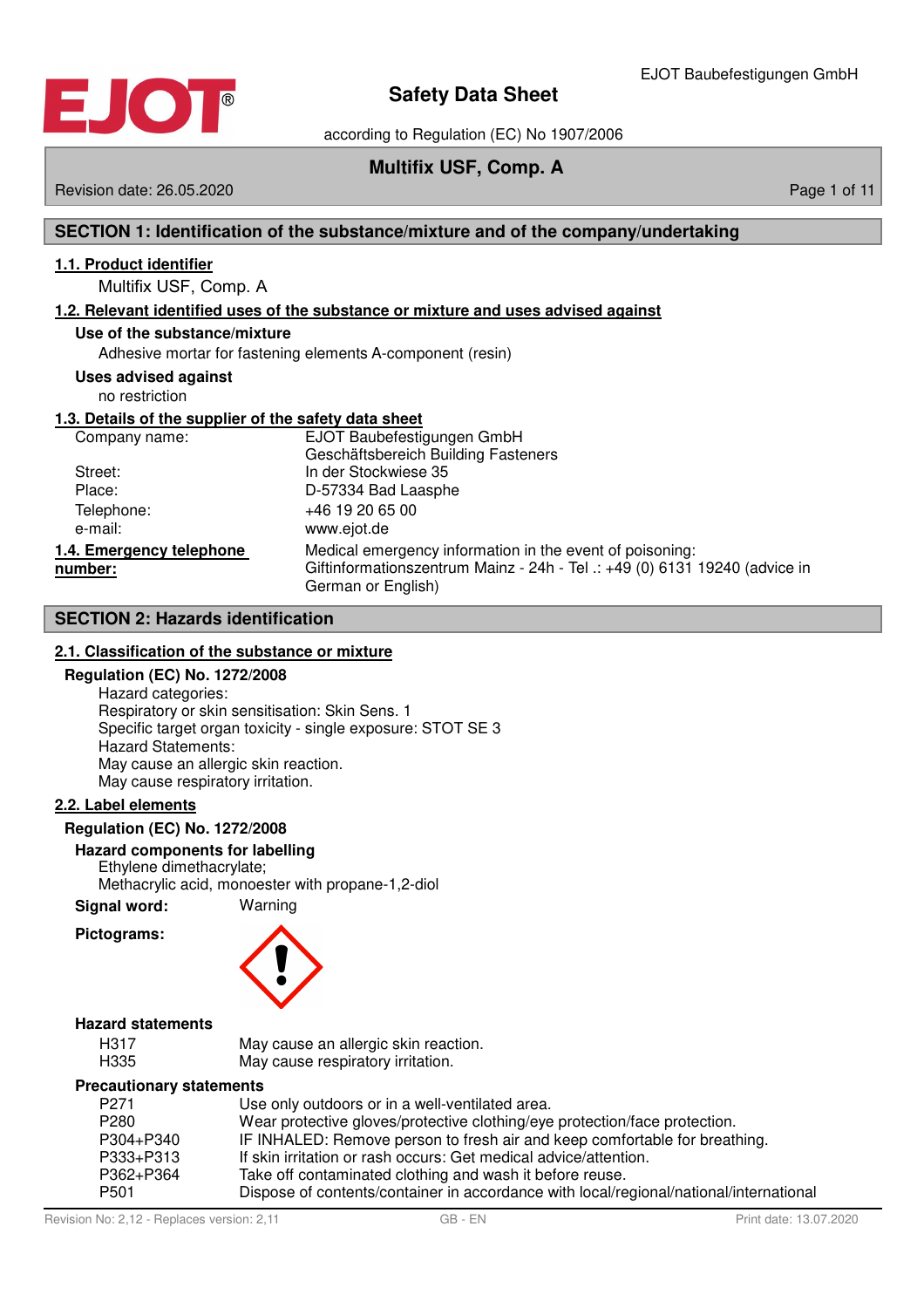

according to Regulation (EC) No 1907/2006

## **Multifix USF, Comp. A**

Revision date: 26.05.2020 **Page 2 of 11** No. 2020 **Page 2 of 11** No. 2020 **Page 2 of 11** 

regulation.

#### **Additional advice on labelling**

For distribution to the general public (consumers) additionally indicate voluntarily: P101 If medical advice is needed, have product container or label at hand. P102 Keep out of the reach of children.

#### **2 . 3 . Other hazards**

No information available.

#### **SECTION 3: Composition/information on ingredients**

#### **3 . 2 . Mixtures**

#### **Hazardous components**

| $5 - 20%$        |
|------------------|
| 01-2119965172-38 |
|                  |
| $1 - 10\%$       |
| 01-2119490226-37 |
|                  |
| $1 - 5\%$        |
| 01-2119980937-17 |
|                  |
| $< 0.5 \%$       |
| 01-2119451093-47 |
|                  |
|                  |

Full text of H and EUH statements: see section 16.

#### **SECTION 4: First aid measures**

#### **4 . 1 . Description of first aid measures**

#### **General information**

Remove affected person from the danger area and lay down. Take off immediately all contaminated clothing and wash it before reuse. Get medical advice/attention if you feel unwell.

#### **After inhalation**

Provide fresh air. When in doubt or if symptoms are observed, get medical advice.

#### **After contact with skin**

After contact with skin, wash immediately with plenty of water and soap. Take off immediately all contaminated clothing and wash it before reuse. Medical treatment necessary.

#### **After contact with eyes**

Rinse immediately carefully and thoroughly with eye-bath or water. In case of eye irritation consult an ophthalmologist.

#### **After ingestion**

Do NOT induce vomiting. Rinse mouth thoroughly with water. Medical treatment necessary.

#### **4 . 2 . Most important symptoms and effects , both acute and delayed**

May cause an allergic skin reaction.

May cause respiratory irritation.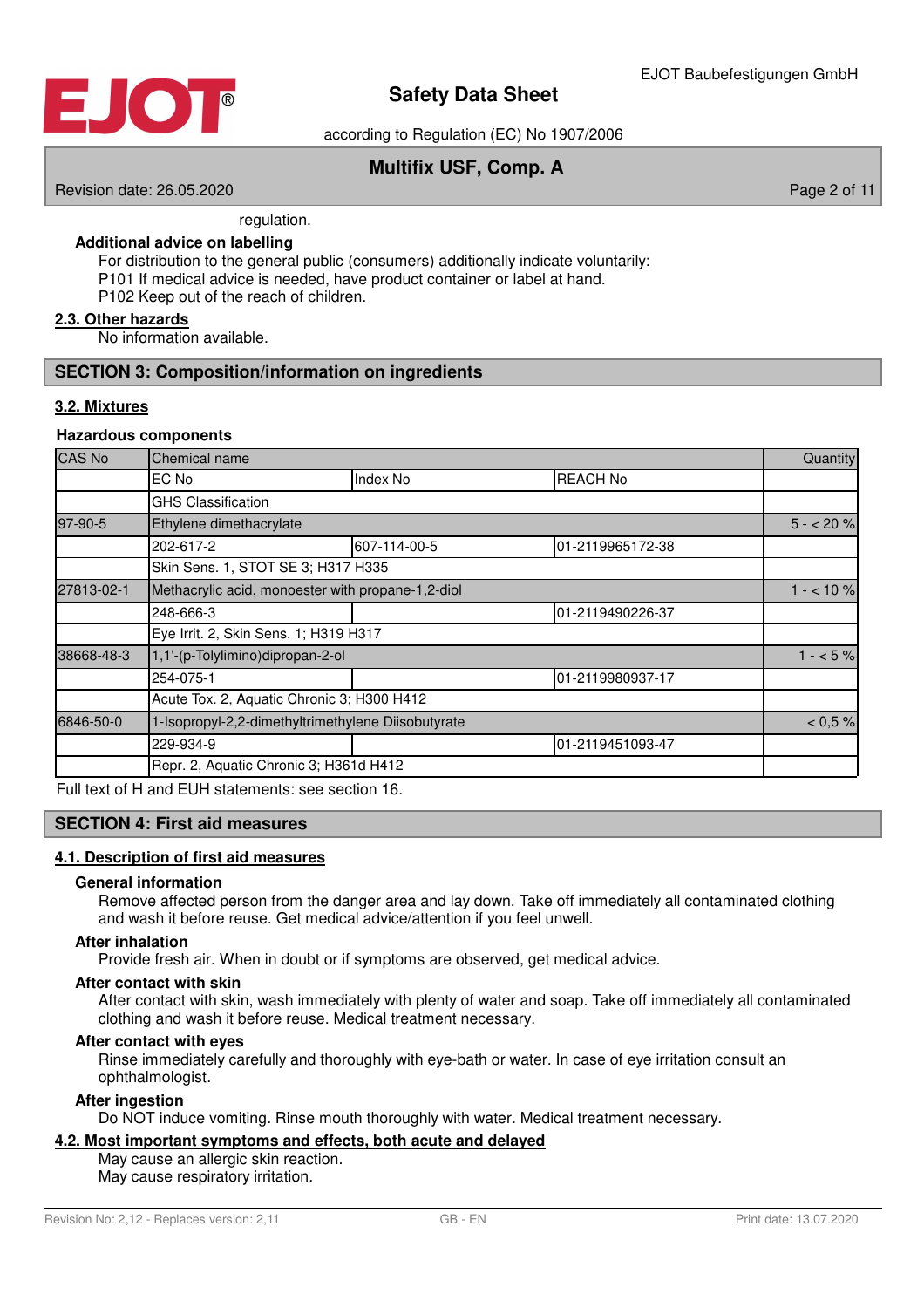

according to Regulation (EC) No 1907/2006

## **Multifix USF, Comp. A**

#### Revision date: 26.05.2020 **Page 3 of 11** New York 2012 12:00 Page 3 of 11

### **4 . 3 . Indication of any immediate medical attention and special treatment needed**

Treat symptomatically.

#### **SECTION 5: Firefighting measures**

#### **5 . 1 . Extinguishing media**

#### **Suitable extinguishing media**

Foam Extinguishing powder Water sprav jet Carbon dioxide (CO2)

#### **Unsuitable extinguishing media**

Full water jet

#### **5 . 2 . Special hazards arising from the substance or mixture**

Pyrolysis products, toxic Carbon monoxide

#### **5 . 3 . Advice for firefighters**

Wear a self-contained breathing apparatus and chemical protective clothing. Full protection suit. In case of fire and/or explosion do not breathe fumes.

#### **Additional information**

Suppress gases/vapours/mists with water spray jet. Collect contaminated fire extinguishing water separately. Do not allow entering drains or surface water.

#### **SECTION 6: Accidental release measures**

#### **6 . 1 . Personal precautions , protective equipment and emergency procedures**

Use personal protective equipment as required. Provide adequate ventilation. Do not breathe gas/fumes/vapour/spray. Avoid contact with skin, eyes and clothes.

#### **6 . 2 . Environmental precautions**

Do not allow to enter into surface water or drains.

#### **6 . 3 . Methods and material for containment and cleaning up**

Collect spillage. Take up mechanically, placing in appropriate containers for disposal. Suitable material for taking up: Sand Treat the recovered material as prescribed in the section on waste disposal.

Retain contaminated washing water and dispose it.

#### **6 . 4 . Reference to other sections**

Safe handling: see section 7 Personal protection equipment: see section 8 Disposal: see section 13

#### **SECTION 7: Handling and storage**

#### **7 . 1 . Precautions for safe handling**

#### **Advice on safe handling**

Use only outdoors or in a well-ventilated area. Wear personal protection equipment (refer to section 8). Avoid contact with skin, eyes and clothes. When using do not eat, drink or smoke. Wash hands thoroughly after handling. Take off contaminated clothing and wash it before reuse.

#### **7 . 2 . Conditions for safe storage , including any incompatibilities**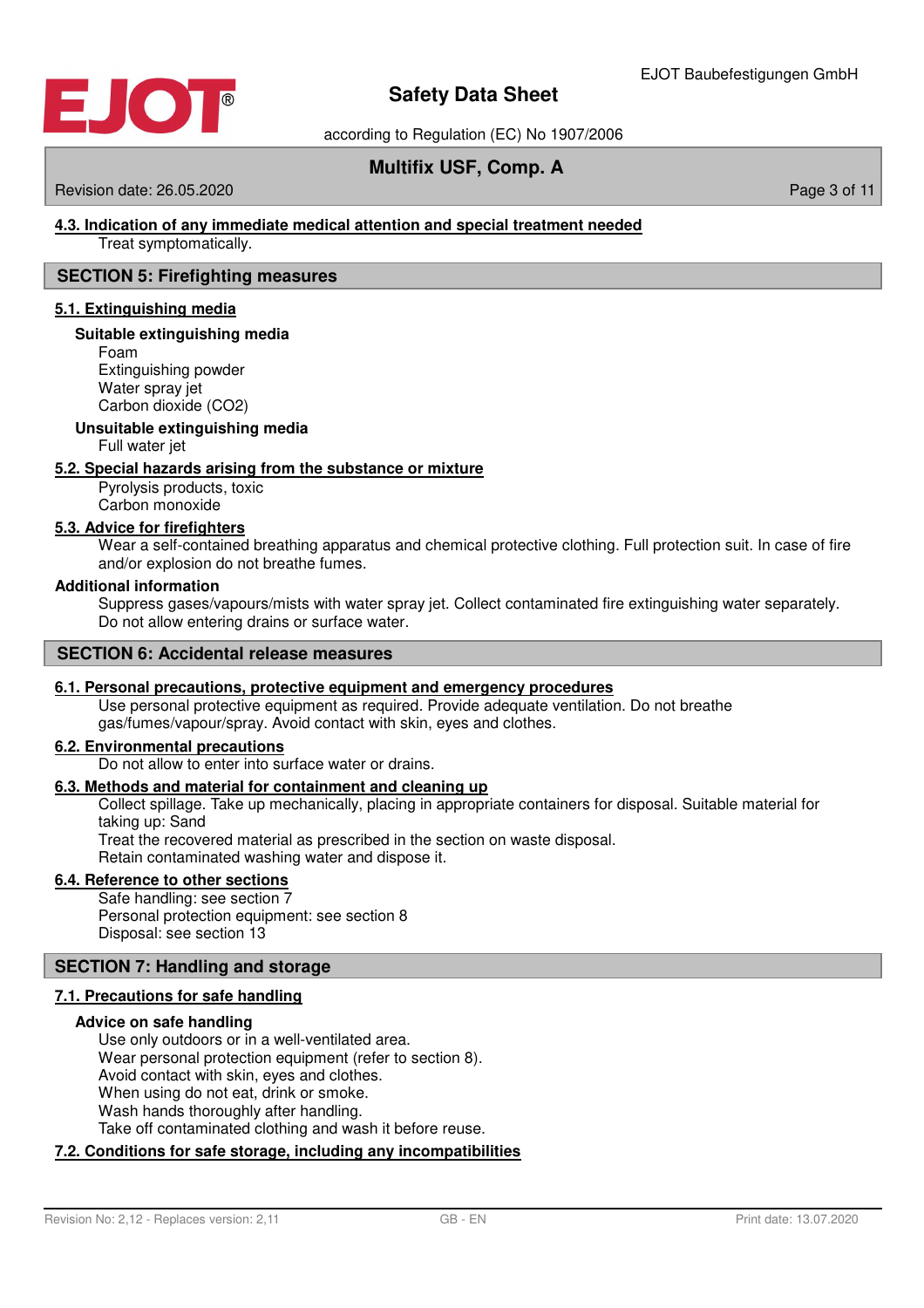

according to Regulation (EC) No 1907/2006

## **Multifix USF, Comp. A**

Revision date: 26.05.2020 **Page 4 of 11** New York 2012 12:00 Page 4 of 11

#### **Requirements for storage rooms and vessels**

Keep container tightly closed.

Store in a place accessible by authorized persons only.

Keep only in the original container in a cool, well-ventilated place.

#### **Hints on joint storage**

Do not use for products which come into contact with the food stuffs.

#### **Further information on storage conditions**

storage temperature: 5 - 25°C

#### **7.3. Specific end use(s)**

Adhesive mortar for fastening elements A-component (resin)

#### **SECTION 8: Exposure controls/personal protection**

#### **8 . 1 . Control parameters**

#### **DNEL/DMEL values**

| <b>CAS No</b>            | Substance                                          |                |          |                          |
|--------------------------|----------------------------------------------------|----------------|----------|--------------------------|
| DNEL type                |                                                    | Exposure route | Effect   | Value                    |
| 97-90-5                  | Ethylene dimethacrylate                            |                |          |                          |
| Worker DNEL, long-term   |                                                    | inhalation     | systemic | $2,45$ mg/m <sup>3</sup> |
| Worker DNEL, long-term   |                                                    | dermal         | systemic | 1,3 mg/kg bw/day         |
| 27813-02-1               | Methacrylic acid, monoester with propane-1,2-diol  |                |          |                          |
| Worker DNEL, long-term   |                                                    | inhalation     | systemic | 14,7 mg/m $3$            |
| Worker DNEL, long-term   |                                                    | dermal         | systemic | 4,2 mg/kg bw/day         |
| Consumer DNEL, long-term |                                                    | inhalation     | systemic | $8,8 \, \text{mg/m}^3$   |
| Consumer DNEL, long-term |                                                    | dermal         | systemic | 2,5 mg/kg bw/day         |
| Consumer DNEL, long-term |                                                    | oral           | systemic | 2,5 mg/kg bw/day         |
| 6846-50-0                | 1-Isopropyl-2,2-dimethyltrimethylene Diisobutyrate |                |          |                          |
| Worker DNEL, long-term   |                                                    | dermal         | systemic | 5 mg/kg bw/day           |
| Worker DNEL, long-term   |                                                    | inhalation     | systemic | 17,62 mg/m <sup>3</sup>  |
| Consumer DNEL, long-term |                                                    | inhalation     | systemic | 4,35 mg/m <sup>3</sup>   |
| Consumer DNEL, long-term |                                                    | oral           | systemic | 5 mg/kg bw/day           |
| Consumer DNEL, long-term |                                                    | dermal         | systemic | 5 mg/kg bw/day           |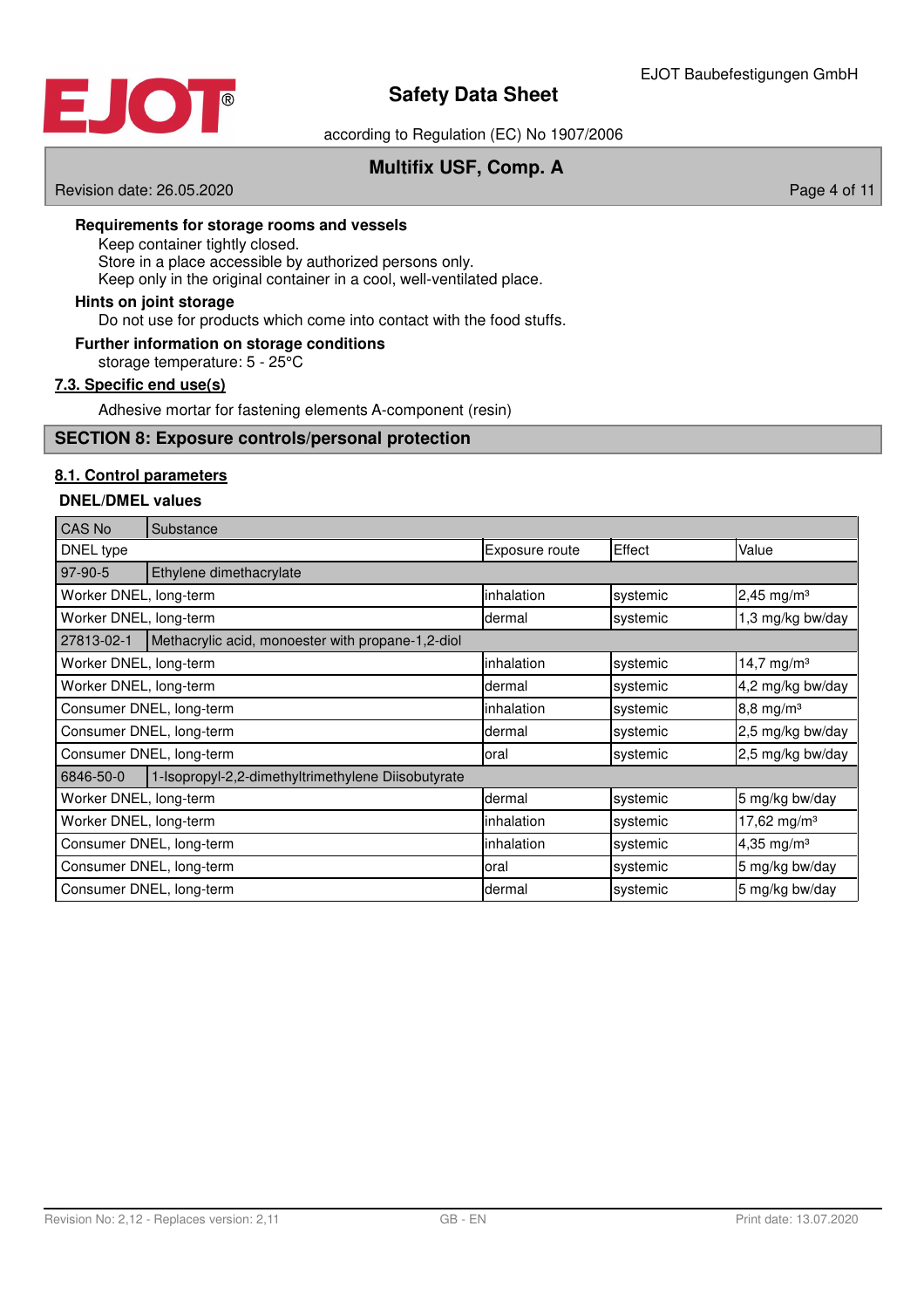

according to Regulation (EC) No 1907/2006

## **Multifix USF, Comp. A**

Revision date: 26.05.2020 **Page 5 of 11** No. 2020 **Page 5 of 11** 

#### **PNEC values**

| <b>CAS No</b>                                                   | Substance                                         |              |
|-----------------------------------------------------------------|---------------------------------------------------|--------------|
| Environmental compartment                                       | Value                                             |              |
| 97-90-5                                                         | Ethylene dimethacrylate                           |              |
| Freshwater                                                      |                                                   | 0,139 mg/l   |
| Marine water                                                    |                                                   | 0,014 mg/l   |
|                                                                 | Marine water (intermittent releases)              | $0,15$ mg/l  |
| Freshwater sediment                                             |                                                   | $1,6$ mg/kg  |
| Marine sediment                                                 |                                                   | $0,16$ mg/kg |
|                                                                 | Micro-organisms in sewage treatment plants (STP)  | 57 mg/l      |
| Soil                                                            | 0,239 mg/kg                                       |              |
| 27813-02-1                                                      | Methacrylic acid, monoester with propane-1,2-diol |              |
| Freshwater                                                      | 0,904 mg/l                                        |              |
| Marine water                                                    |                                                   | 0,904 mg/l   |
| Freshwater sediment                                             |                                                   | 6,28 mg/kg   |
| Marine sediment                                                 |                                                   | 6,28 mg/kg   |
|                                                                 | Micro-organisms in sewage treatment plants (STP)  | 10 mg/l      |
| Soil                                                            |                                                   | 0,727 mg/kg  |
| 6846-50-0<br>1-Isopropyl-2,2-dimethyltrimethylene Diisobutyrate |                                                   |              |
| Freshwater                                                      |                                                   | 0,014 mg/l   |
| Marine water                                                    |                                                   | 0,001 mg/l   |
| Freshwater sediment                                             |                                                   | 5,29 mg/kg   |
| Marine sediment                                                 |                                                   | 0,529 mg/kg  |
| Soil                                                            |                                                   | 1,05 mg/kg   |

#### **Additional advice on limit values**

This mixture contains quartz filler which is firmly bound in the pasty component, and thus not freely available during use, so that a risk of dust inhalation is excluded. Exposure limit values for respirable dusts are not relevant for this product.

#### **8 . 2 . Exposure controls**







#### **Appropriate engineering controls**

Provide adequate ventilation. If local exhaust ventilation is not possible or not sufficient, the entire working area must be ventilated by technical means.

#### **Protective and hygiene measures**

Take off contaminated clothing and wash it before reuse. Draw up and observe skin protection programme. Wash hands thoroughly after handling. When using do not eat, drink or smoke.

#### **Eye/face protection**

Wear eye protection/face protection. Wear safety glasses.

#### **Hand protection**

Disposable gloves Recommended material: NBR (Nitrile rubber) Breakthrough time: > 480 min Thickness of the glove material:  $> 0.2$  mm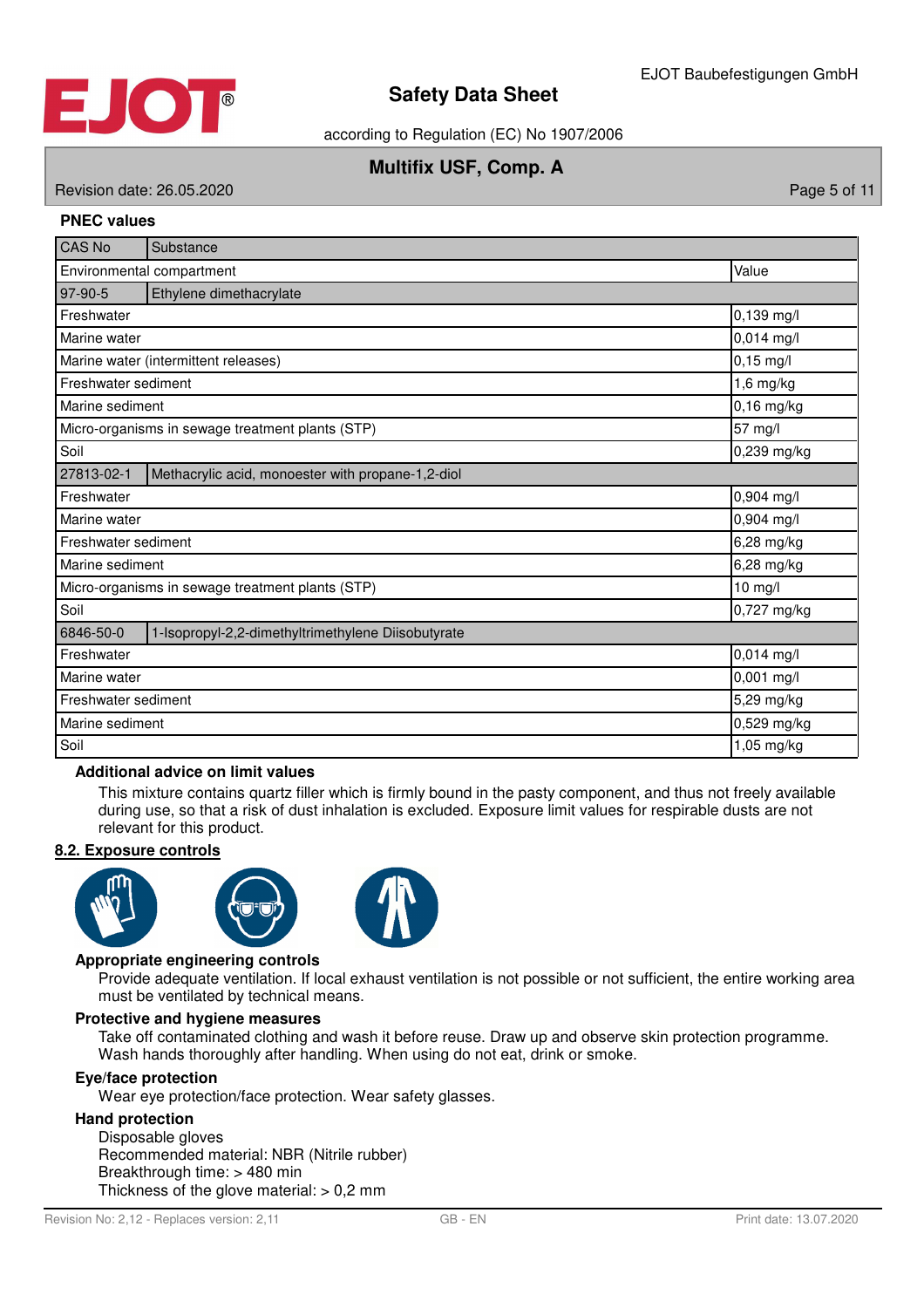

according to Regulation (EC) No 1907/2006

## **Multifix USF, Comp. A**

Revision date: 26.05.2020 **Page 6 of 11** No. 2020 **Page 6 of 11** No. 2020 **Page 6 of 11** 

DIN-/EN-Norms: EN 374

When handling with chemical substances, protective gloves must be worn with the CE-label including the four control digits. For special purposes, it is recommended to check the resistance to chemicals of the protective gloves mentioned above together with the supplier of these gloves.

#### **Skin protection**

Wear suitable protective clothing.

#### **Respiratory protection**

In case of inadequate ventilation wear respiratory protection. Respiratory protection with combination filter A1P2 (organic gases/vapors and particles) recommended.

#### **SECTION 9: Physical and chemical properties**

#### **9 . 1 . Information on basic physical and chemical properties**

| Physical state:<br>Colour:               | Paste<br>light beige                                        |
|------------------------------------------|-------------------------------------------------------------|
| pH-Value:                                | not determined                                              |
| Changes in the physical state            |                                                             |
| Melting point:                           | not determined                                              |
| Initial boiling point and boiling range: | not determined                                              |
| Flash point:                             | not applicable                                              |
| <b>Flammability</b>                      |                                                             |
| Solid:                                   | not determined                                              |
| Gas:                                     | not applicable                                              |
| Lower explosion limits:                  | not determined                                              |
| Upper explosion limits:                  | not determined                                              |
| <b>Auto-ignition temperature</b>         |                                                             |
| Solid:<br>Gas:                           | not determined<br>not applicable                            |
| Decomposition temperature:               | not determined                                              |
| <b>Oxidizing properties</b>              |                                                             |
| Not oxidising.                           |                                                             |
| Vapour pressure:                         | not determined                                              |
| Density (at 20 °C):                      | $1,71$ g/cm <sup>3</sup>                                    |
| Water solubility:                        | The study does not need to be conducted                     |
|                                          | because the substance is known to be<br>insoluble in water. |
| Solubility in other solvents             |                                                             |
| not determined                           |                                                             |
| Partition coefficient:                   | not determined                                              |
| Vapour density:                          | not determined                                              |
| Evaporation rate:                        | not determined                                              |
| 9.2. Other information                   |                                                             |
| Solid content:                           | not determined                                              |
|                                          |                                                             |

## **SECTION 10: Stability and reactivity**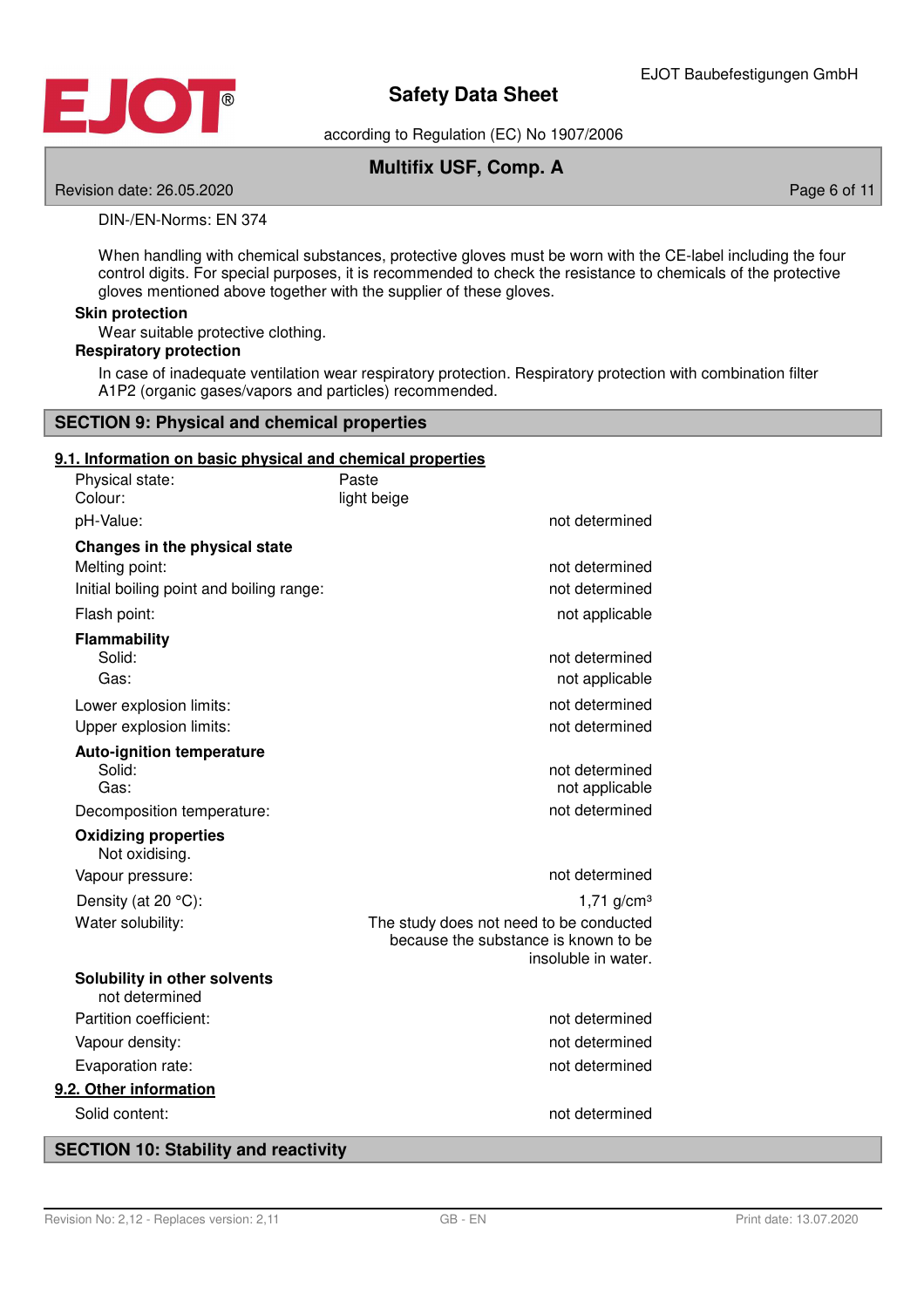

according to Regulation (EC) No 1907/2006

## **Multifix USF, Comp. A**

Revision date: 26.05.2020 **Page 7 of 11** No. 2020 **Page 7 of 11** No. 2020 **Page 7 of 11** 

#### **10 . 1 . Reactivity**

No hazardous reaction when handled and stored according to provisions.

#### **10 . 2 . Chemical stability**

The product is stable under storage at normal ambient temperatures.

#### **10 . 3 . Possibility of hazardous reactions**

Response: Oxidising agent, strong

#### **10 . 4 . Conditions to avoid**

Heat. Keep cool. Protect from sunlight.

### **10 . 5 . Incompatible materials**

No information available.

#### **10 . 6 . Hazardous decomposition products**

No known hazardous decomposition products.

#### **SECTION 11: Toxicological information**

#### **11 . 1 . Information on toxicological effects**

#### **Acute toxicity**

Based on available data, the classification criteria are not met.

| <b>CAS No</b> | Chemical name                                      |               |        |            |        |        |
|---------------|----------------------------------------------------|---------------|--------|------------|--------|--------|
|               | Exposure route                                     | Dose          |        | Species    | Source | Method |
| 97-90-5       | Ethylene dimethacrylate                            |               |        |            |        |        |
|               | oral                                               | LD50<br>mg/kg | 8700   | Rat        |        |        |
|               | dermal                                             | LD50<br>mg/kg | > 2000 | Rat        |        |        |
| 27813-02-1    | Methacrylic acid, monoester with propane-1,2-diol  |               |        |            |        |        |
|               | oral                                               | LD50<br>mg/kg | > 2000 | Rat        |        |        |
|               | dermal                                             | LD50<br>mg/kg | > 5000 | Rabbit     |        |        |
| 38668-48-3    | 1,1'-(p-Tolylimino)dipropan-2-ol                   |               |        |            |        |        |
|               | oral                                               | LD50<br>mg/kg | 27,5   | Rat        |        |        |
|               | dermal                                             | LD50<br>mg/kg | > 2000 | Rat        |        |        |
| 6846-50-0     | 1-Isopropyl-2,2-dimethyltrimethylene Diisobutyrate |               |        |            |        |        |
|               | oral                                               | LD50<br>mg/kg | 3200   | Rat        |        |        |
|               | dermal                                             | LD50<br>mg/kg | 18900  | Guinea pig |        |        |

#### **Irritation and corrosivity**

Based on available data, the classification criteria are not met.

#### **Sensitising effects**

May cause an allergic skin reaction. (Ethylene dimethacrylate; Methacrylic acid, monoester with propane-1,2-diol)

#### **Carcinogenic/mutagenic/toxic effects for reproduction**

Based on available data, the classification criteria are not met.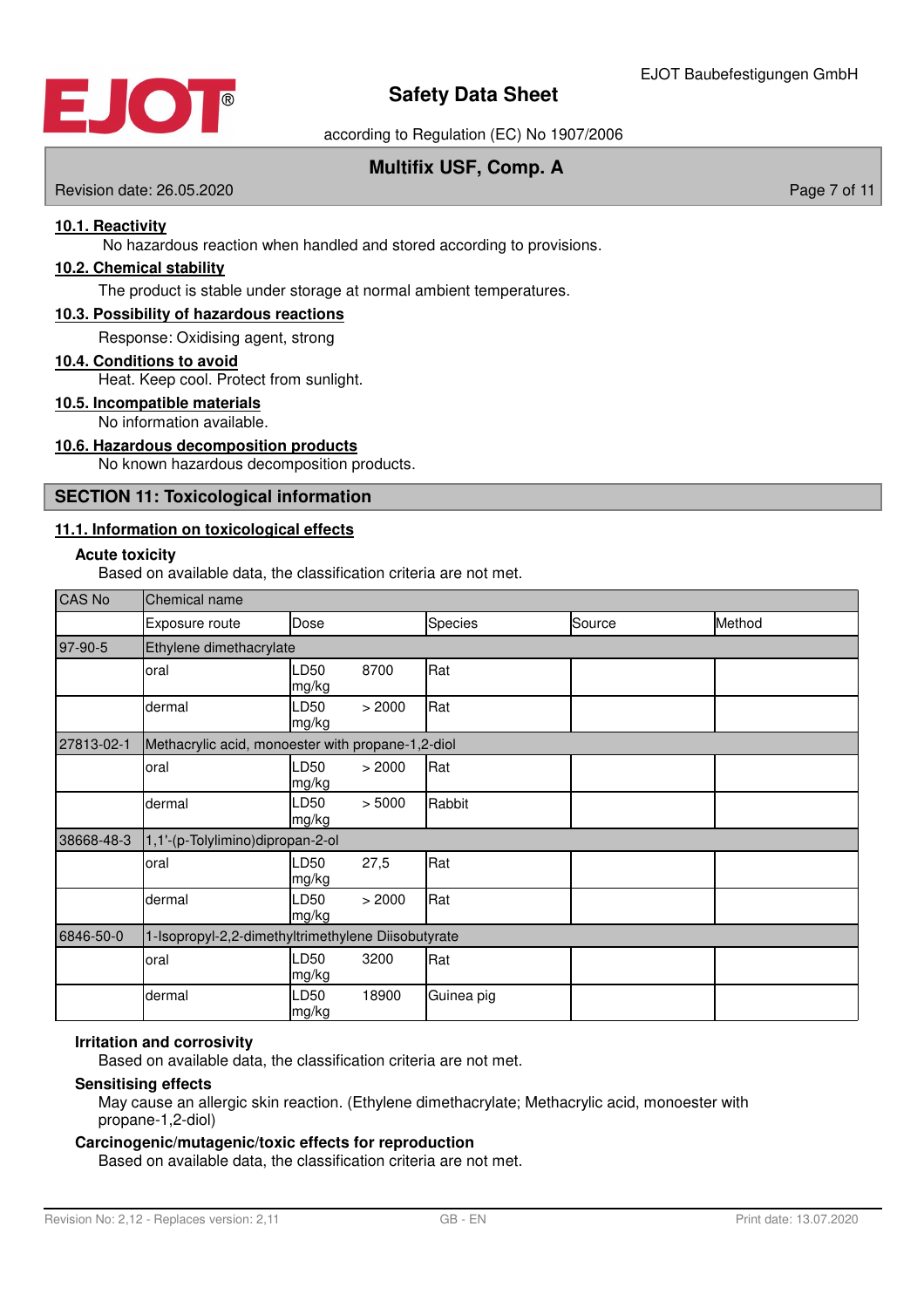

according to Regulation (EC) No 1907/2006

## **Multifix USF, Comp. A**

Revision date: 26.05.2020 **Page 8 of 11** New York 2012 12:00 Page 8 of 11

#### **STOT-single exposure**

May cause respiratory irritation. (Ethylene dimethacrylate)

# **STOT-repeated exposure**

Based on available data, the classification criteria are not met.

## **Aspiration hazard**

Based on available data, the classification criteria are not met.

#### **Further information**

The mixture is classified as hazardous according to regulation (EC) No 1272/2008 [CLP].

### **SECTION 12: Ecological information**

#### **12 . 1 . Toxicity**

The product is not: Ecotoxic.

| <b>CAS No</b> | Chemical name                                      |                     |                   |    |                                         |        |        |
|---------------|----------------------------------------------------|---------------------|-------------------|----|-----------------------------------------|--------|--------|
|               | Aquatic toxicity                                   | Dose                |                   |    | [h]   [d] Species                       | Source | Method |
| 97-90-5       | Ethylene dimethacrylate                            |                     |                   |    |                                         |        |        |
|               | Acute fish toxicity                                | LC50<br>mg/l        | 15,95             |    | 96 h Brachydanio rerio<br>(zebra-fish)  |        |        |
|               | Acute algae toxicity                               | ErC50<br>mg/l       | 17,3              |    | 72 hlPseudokirchneriella<br>subcapitata |        |        |
|               | Acute crustacea toxicity                           | <b>EC50</b><br>mg/l | 44,9              |    | 48 h Daphnia magna (Big<br>water flea)  |        |        |
|               | Crustacea toxicity                                 | <b>NOEC</b><br>mg/l | 13,2              | 2d |                                         |        |        |
| 27813-02-1    | Methacrylic acid, monoester with propane-1,2-diol  |                     |                   |    |                                         |        |        |
|               | Acute algae toxicity                               | ErC50<br>mg/l       | > 97.2            |    | 72 h Pseudokirchneriella<br>subcapitata |        |        |
|               | Acute crustacea toxicity                           | <b>EC50</b><br>mg/l | >143              |    | 48 h Daphnia magna (Big<br>water flea)  |        |        |
|               | Algae toxicity                                     | <b>NOEC</b>         | mg/l              |    |                                         |        |        |
| 38668-48-3    | 1,1'-(p-Tolylimino)dipropan-2-ol                   |                     |                   |    |                                         |        |        |
|               | Acute fish toxicity                                | LC50                | $17 \text{ mg/l}$ |    | 96 h Brachydanio rerio<br>(zebra-fish)  |        |        |
|               | Acute algae toxicity                               | ErC50               | 245 mg/l          |    | 72 h Desmodesmus<br>subspicatus         |        |        |
|               | Acute crustacea toxicity EC50                      | mg/l                | 28,8              |    | 48 h Daphnia magna (Big<br>water flea)  |        |        |
| 6846-50-0     | 1-Isopropyl-2,2-dimethyltrimethylene Diisobutyrate |                     |                   |    |                                         |        |        |
|               | Algae toxicity                                     | <b>NOEC</b><br>mg/l | 2,25              | 3d |                                         |        |        |

### **12 . 2 . Persistence and degradability**

The product has not been tested.

| <b>CAS No</b> | Chemical name                                     |       |    |        |  |
|---------------|---------------------------------------------------|-------|----|--------|--|
|               | Method                                            | Value |    | Source |  |
|               | Evaluation                                        |       |    |        |  |
| 97-90-5       | Ethylene dimethacrylate                           |       |    |        |  |
|               | OECD 301D                                         | 71 %  | 28 |        |  |
| 27813-02-1    | Methacrylic acid, monoester with propane-1,2-diol |       |    |        |  |
|               | OECD 301C                                         | 81%   | 28 |        |  |

### **12 . 3 . Bioaccumulative potential**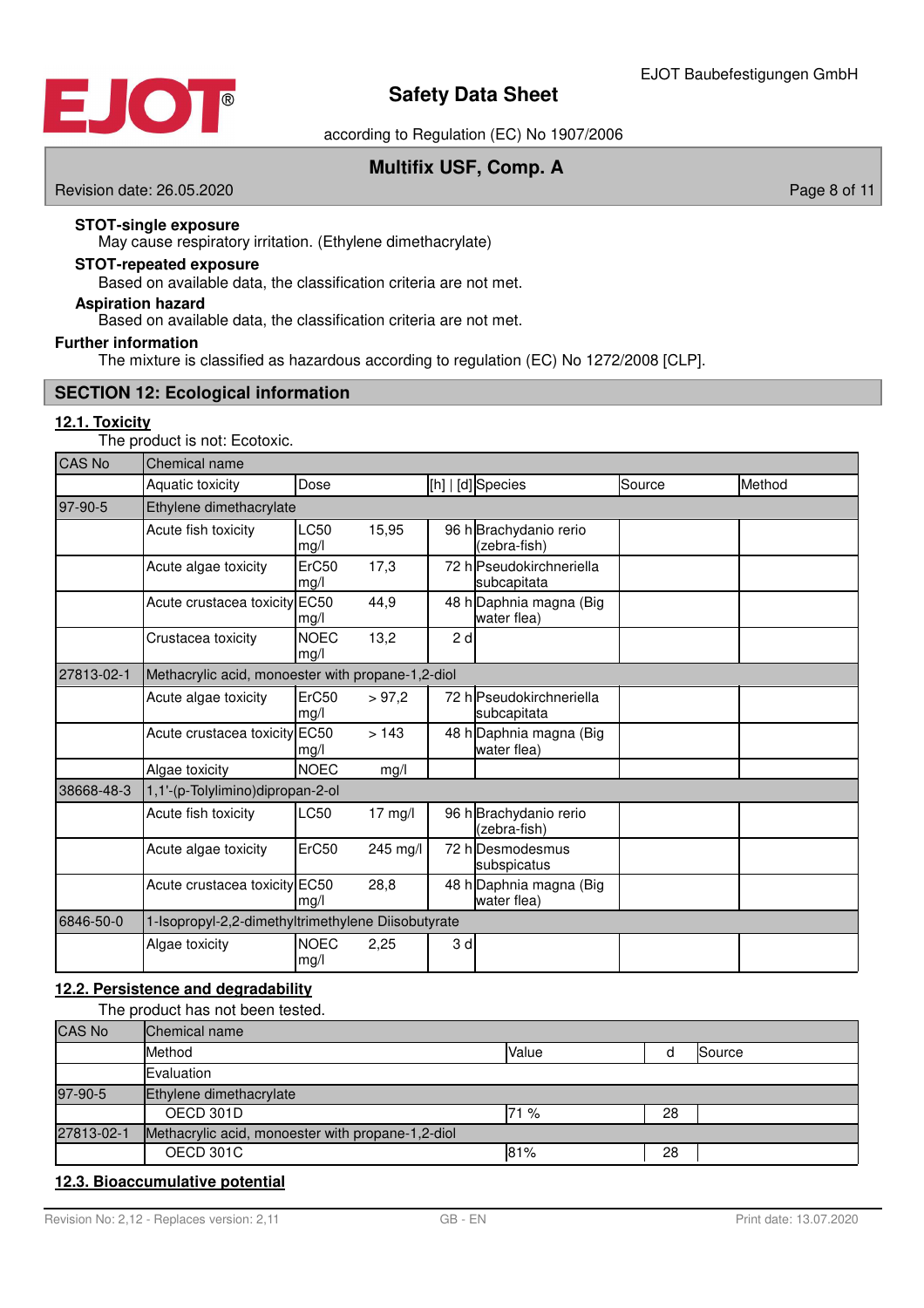

according to Regulation (EC) No 1907/2006

## **Multifix USF, Comp. A**

Revision date: 26.05.2020

#### The product has not been tested.

#### **Partition coefficient n-octanol/water**

| <b>CAS No</b> | Chemical name                                      | Log Pow |
|---------------|----------------------------------------------------|---------|
| 97-90-5       | Ethylene dimethacrylate                            | 2,4     |
| 27813-02-1    | Methacrylic acid, monoester with propane-1,2-diol  | 0,97    |
| 38668-48-3    | $1,1'$ -(p-Tolylimino)dipropan-2-ol                | . 2     |
| 6846-50-0     | 1-Isopropyl-2,2-dimethyltrimethylene Diisobutyrate | 4,91    |

#### **12 . 4 . Mobility in soil**

The product has not been tested.

#### **12 . 5 . Results of PBT and vPvB assessment**

The product has not been tested.

#### **12 . 6 . Other adverse effects**

No information available.

#### **Further information**

Do not allow to enter into surface water or drains. Do not allow to enter into soil/subsoil.

#### **SECTION 13: Disposal considerations**

#### **13 . 1 . Waste treatment methods**

#### **Disposal recommendations**

Subsequent waste code numbers of the European Waste Catalogue are considered as recommendations. Dispose of waste according to applicable legislation. Do not allow to enter into surface water or drains. Do not allow to enter into soil/subsoil.

# **List of Wastes Code - residues/unused products**

080409 WASTES FROM THE MANUFACTURE, FORMULATION, SUPPLY AND USE (MFSU) OF COATINGS (PAINTS, VARNISHES AND VITREOUS ENAMELS), ADHESIVES, SEALANTS AND PRINTING INKS; wastes from MFSU of adhesives and sealants (including waterproofing products); waste adhesives and sealants containing organic solvents or other hazardous substances; hazardous waste

#### **List of Wastes Code - used product**

WASTES FROM THE MANUFACTURE, FORMULATION, SUPPLY AND USE (MFSU) OF COATINGS (PAINTS, VARNISHES AND VITREOUS ENAMELS), ADHESIVES, SEALANTS AND PRINTING INKS; wastes from MFSU of adhesives and sealants (including waterproofing products); waste adhesives and sealants containing organic solvents or other hazardous substances; hazardous waste 080409

#### **List of Wastes Code - contaminated packaging**

WASTE PACKAGING; ABSORBENTS, WIPING CLOTHS, FILTER MATERIALS AND PROTECTIVE CLOTHING NOT OTHERWISE SPECIFIED; packaging (including separately collected municipal packaging waste); packaging containing residues of or contaminated by hazardous substances; hazardous waste 150110

## **SECTION 14: Transport information**

#### **Land transport (ADR/RID)**

| <b>14.1. UN number:</b> |  |
|-------------------------|--|
|-------------------------|--|

| 14. I. UN NUMDER:                 | TVO darigerous good in sense of this transport requiation. |
|-----------------------------------|------------------------------------------------------------|
| 14.2. UN proper shipping name:    | No dangerous good in sense of this transport regulation.   |
| 14.3. Transport hazard class(es): | No dangerous good in sense of this transport regulation.   |
| 14.4. Packing group:              | No dangerous good in sense of this transport regulation.   |

**14 . 1 . UN number :** No dangerous good in sense of this transport regulation.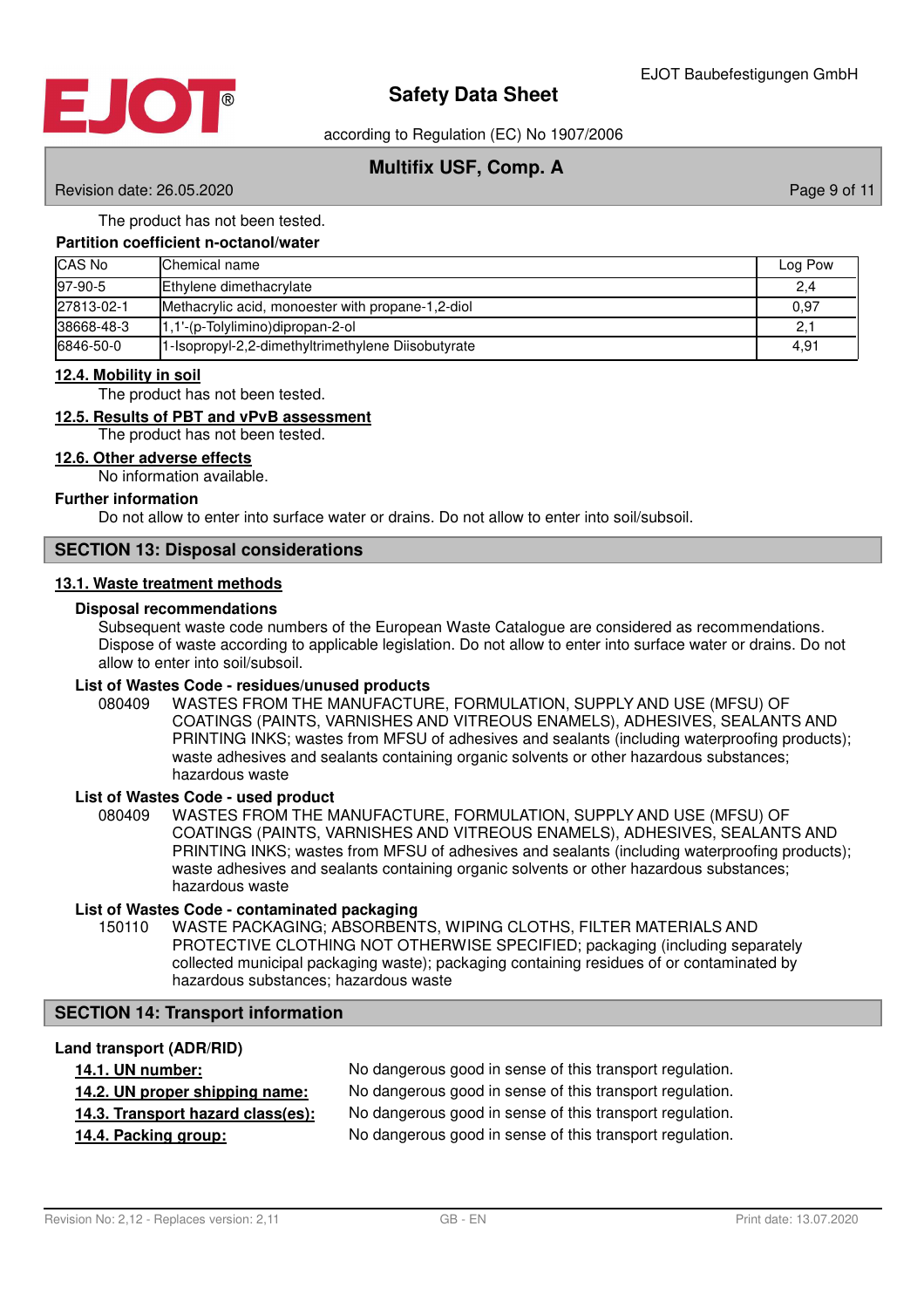

according to Regulation (EC) No 1907/2006

## **Multifix USF, Comp. A**

Revision date: 26.05.2020 **Page 10 of 11** New York 2012 12:00 Page 10 of 11

| Inland waterways transport (ADN)                                         |                                                                                                                       |
|--------------------------------------------------------------------------|-----------------------------------------------------------------------------------------------------------------------|
| 14.1. UN number:                                                         | No dangerous good in sense of this transport regulation.                                                              |
| 14.2. UN proper shipping name:                                           | No dangerous good in sense of this transport regulation.                                                              |
| 14.3. Transport hazard class(es):                                        | No dangerous good in sense of this transport regulation.                                                              |
| 14.4. Packing group:                                                     | No dangerous good in sense of this transport regulation.                                                              |
| <b>Marine transport (IMDG)</b>                                           |                                                                                                                       |
| 14.1. UN number:                                                         | No dangerous good in sense of this transport regulation.                                                              |
| 14.2. UN proper shipping name:                                           | No dangerous good in sense of this transport regulation.                                                              |
| 14.3. Transport hazard class(es):                                        | No dangerous good in sense of this transport regulation.                                                              |
| 14.4. Packing group:                                                     | No dangerous good in sense of this transport regulation.                                                              |
| Air transport (ICAO-TI/IATA-DGR)                                         |                                                                                                                       |
| 14.1. UN number:                                                         | No dangerous good in sense of this transport regulation.                                                              |
| 14.2. UN proper shipping name:                                           | No dangerous good in sense of this transport regulation.                                                              |
| 14.3. Transport hazard class(es):                                        | No dangerous good in sense of this transport regulation.                                                              |
| 14.4. Packing group:                                                     | No dangerous good in sense of this transport regulation.                                                              |
| 14.5. Environmental hazards                                              |                                                                                                                       |
| <b>ENVIRONMENTALLY HAZARDOUS:</b>                                        | no                                                                                                                    |
| 14.6. Special precautions for user                                       |                                                                                                                       |
| No information available.                                                |                                                                                                                       |
| 14.7. Transport in bulk according to Annex II of Marpol and the IBC Code |                                                                                                                       |
| not applicable                                                           |                                                                                                                       |
| <b>SECTION 15: Regulatory information</b>                                |                                                                                                                       |
|                                                                          | 15.1. Safety, health and environmental regulations/legislation specific for the substance or mixture                  |
| EU regulatory information                                                |                                                                                                                       |
| Information according to 2012/18/EU<br>(SEVESO III):                     | Not subject to 2012/18/EU (SEVESO III)                                                                                |
| <b>Additional information</b>                                            |                                                                                                                       |
| VOC content: 6,9 % (DIN EN ISO 11890-2)                                  |                                                                                                                       |
| To follow: 850/2004/EC, 79/117/EEC, 689/2008/EC                          |                                                                                                                       |
| National regulatory information                                          |                                                                                                                       |
| <b>Employment restrictions:</b>                                          | Observe restrictions to employment for juveniles according to the 'juvenile<br>work protection guideline' (94/33/EC). |
| Water hazard class (D):                                                  | 1 - slightly hazardous to water                                                                                       |
| Skin resorption/Sensitization:                                           | Causes allergic hypersensitivity reactions.                                                                           |
| <b>SECTION 16: Other information</b>                                     |                                                                                                                       |

#### **Changes**

This data sheet contains changes from the previous version in section(s): 2,3,8.

#### **Abbreviations and acronyms**

ADN: Accord européen relativ au transport international des marchandises Dangereuses par voie de Navigation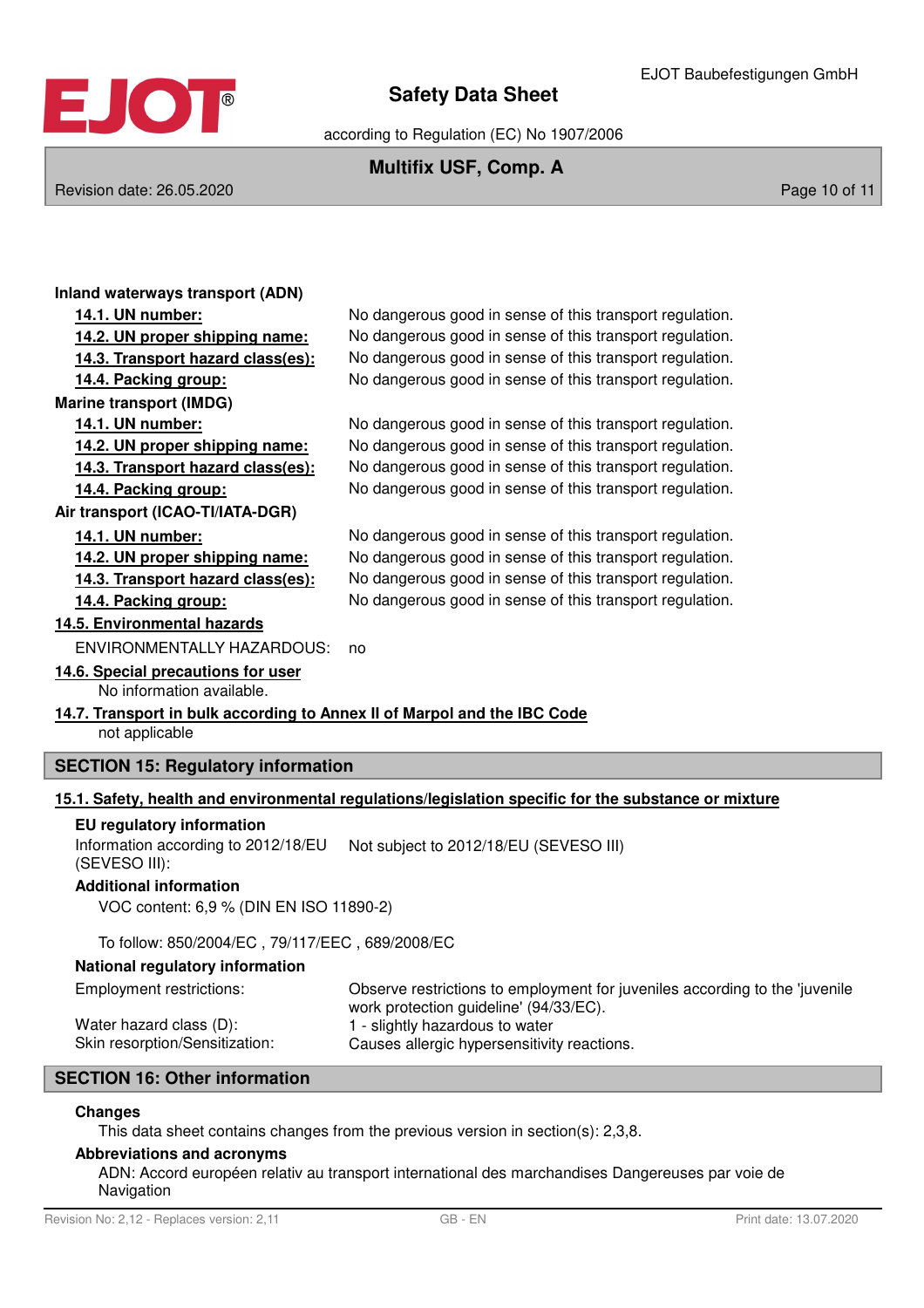

according to Regulation (EC) No 1907/2006

## **Multifix USF, Comp. A**

Revision date: 26.05.2020 Page 11 of 11

(European Agreement concerning the International Carriage of Dangerous Goods by Inland Waterways) ADR: Accord européen sur le transport des marchandises dangereuses par route (European Agreement concerning the International Carriage of Dangerous Goods by Road) CAS: Chemical Abstracts Service CLP: Classification, Labeling and Packaging DMEL: Derived Minimal Effect level DNEL: Derived No Effect Level EC50: Effective concentration, 50% ErC50: EC50 in terms of reduction of growth rate IATA: International Air Transport Association IATA-DGR: Dangerous Goods Regulations (DRG) for the air transport (IATA) IMDG: International Maritime Code for Dangerous Goods LC50: Lethal concentration, 50% LD50: Lethal dose, 50% NOEC: No Observed Effect Concentration OECD: Oragnisation for Economic Co-operation and Development PBT: persistent, bioaccumulative and toxic vPvB: very persistent and very bioaccumulative PNEC: Predicted No Effect Concentration REACH: Registration, Evaluation, Authorisation and Restriction of Chemicals RID: Règlement concernant le transport international ferroviaire de marchandises dangereuses (Regulations Concerning the International Carriage of Dangerous Goods by Rail) VOC: Volatile organic compound Acute Tox. 2: Acute toxicity, Category 2 Aquatic Chronic 3: Long-term aquatic hazard, Category 3 Eye Irrit. 2: Serious eye damage/eye irritation, Category 2 Skin Sens. 1: Skin sensitilization, Category 1 STOT SE 3: Specific target organ toxicity (single exposure), Category 3 **Classification for mixtures and used evaluation method according to Regulation (EC) No. 1272/2008 [CLP]**

| <b>Classification</b> | Classification procedure |
|-----------------------|--------------------------|
| Skin Sens. 1: H317    | Calculation method       |
| STOT SE 3: H335       | Calculation method       |

#### **Relevant H and EUH statements (number and full text)**

|                   | $\frac{1}{2}$                                      |
|-------------------|----------------------------------------------------|
| H <sub>300</sub>  | Fatal if swallowed.                                |
| H317              | May cause an allergic skin reaction.               |
| H <sub>3</sub> 19 | Causes serious eye irritation.                     |
| H335              | May cause respiratory irritation.                  |
| H361d             | Suspected of damaging the unborn child.            |
| H412              | Harmful to aquatic life with long lasting effects. |
|                   |                                                    |

#### **Further Information**

The above information describes exclusively the safety requirements of the product and is based on our present-day knowledge. The information is intended to give you advice about the safe handling of the product named in this safety data sheet, for storage, processing, transport and disposal. The information cannot be transferred to other products. In the case of mixing the product with other products or in the case of processing, the information on this safety data sheet is not necessarily valid for the new made-up material.

(The data for the hazardous ingredients were taken respectively from the last version of the sub-contractor's safety data sheet.)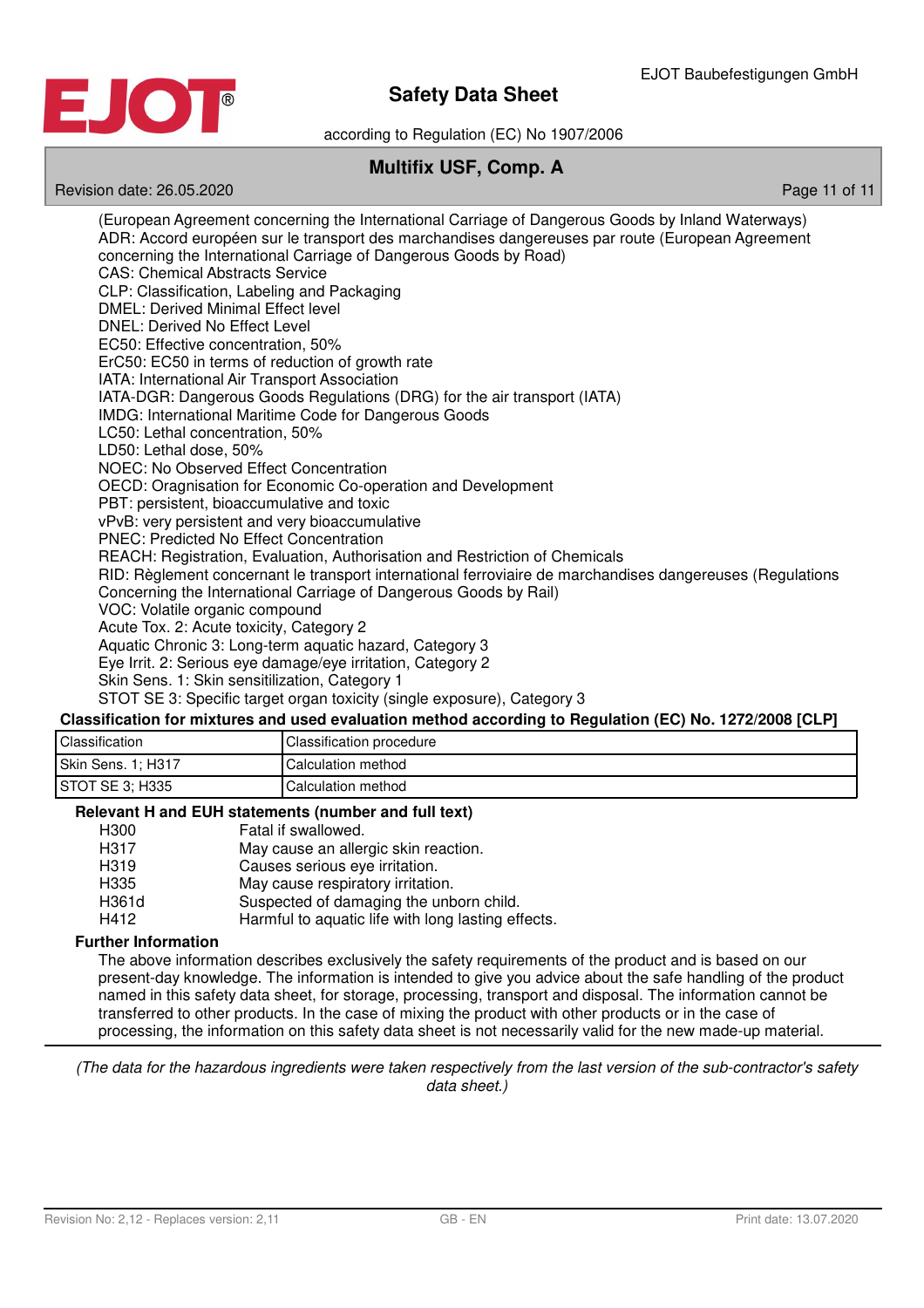

according to Regulation (EC) No 1907/2006

## **Multifix USF, Comp. B**

Revision date: 26.05.2020 **Page 1 of 10** November 2010 12:00 Page 1 of 10

#### **SECTION 1: Identification of the substance/mixture and of the company/undertaking**

#### **1 . 1 . Product identifier**

## Multifix USF, Comp. B

#### **1 . 2 . Relevant identified uses of the substance or mixture and uses advised against**

#### **Use of the substance/mixture**

compound mortar B-component (hardener)

#### **Uses advised against**

no restriction

#### **1 . 3 . Details of the supplier of the safety data sheet**

| Company name:                       | EJOT Baubefestigungen GmbH<br>Geschäftsbereich Building Fasteners                                                                                            |
|-------------------------------------|--------------------------------------------------------------------------------------------------------------------------------------------------------------|
| Street:                             | In der Stockwiese 35                                                                                                                                         |
| Place:                              | D-57334 Bad Laasphe                                                                                                                                          |
| Telephone:                          | +46 19 20 65 00                                                                                                                                              |
| e-mail:                             | www.ejot.de                                                                                                                                                  |
| 1.4. Emergency telephone<br>number: | Medical emergency information in the event of poisoning:<br>Giftinformationszentrum Mainz - 24h - Tel .: +49 (0) 6131 19240 (advice in<br>German or English) |

#### **SECTION 2: Hazards identification**

#### **2 . 1 . Classification of the substance or mixture**

#### **Regulation (EC) No. 1272/2008**

Hazard categories: Serious eye damage/eye irritation: Eye Irrit. 2 Respiratory or skin sensitisation: Skin Sens. 1 Hazard Statements: Causes serious eye irritation. May cause an allergic skin reaction.

#### **2 . 2 . Label elements**

#### **Regulation (EC) No. 1272/2008**

#### **Hazard components for labelling** Dibenzoyl peroxide

**Signal word:** Warning

#### **Pictograms:**



#### **Hazard statements**

| H319 | Causes serious eye irritation.       |
|------|--------------------------------------|
| H317 | May cause an allergic skin reaction. |

#### **Precautionary statements**

| P261      | Avoid breathing vapours.                                                                              |
|-----------|-------------------------------------------------------------------------------------------------------|
| P280      | Wear protective gloves/protective clothing/eye protection/face protection.                            |
| P333+P313 | If skin irritation or rash occurs: Get medical advice/attention.                                      |
| P337+P313 | If eye irritation persists: Get medical advice/attention.                                             |
| P362+P364 | Take off contaminated clothing and wash it before reuse.                                              |
| P501      | Dispose of contents/container in accordance with local/regional/national/international<br>regulation. |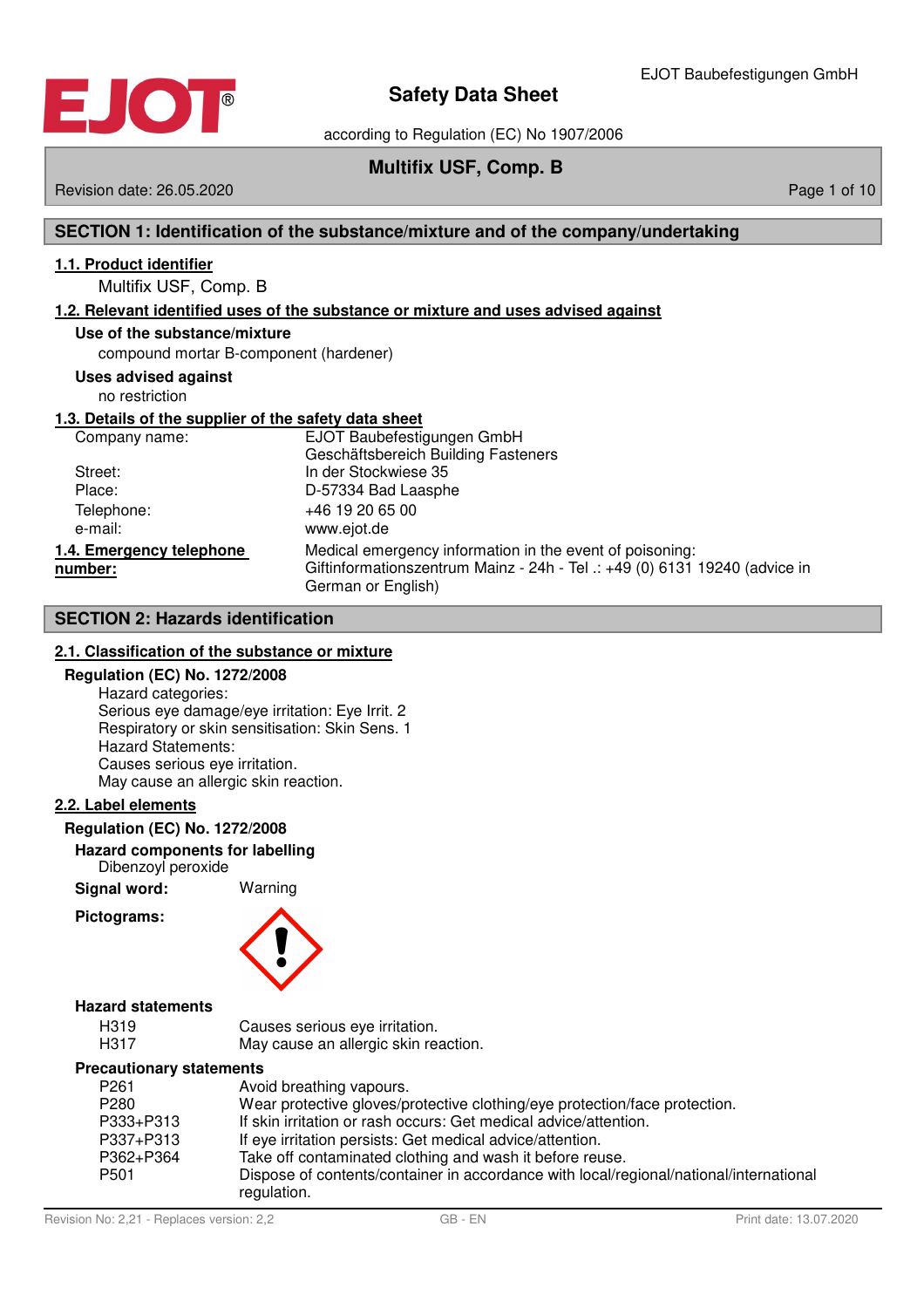

according to Regulation (EC) No 1907/2006

## **Multifix USF, Comp. B**

Revision date: 26.05.2020 **Page 2 of 10** 

#### **Additional advice on labelling**

For distribution to the general public (consumers) additionally indicate voluntarily: P101 If medical advice is needed, have product container or label at hand. P102 Keep out of the reach of children.

#### **2 . 3 . Other hazards**

No information available.

#### **SECTION 3: Composition/information on ingredients**

#### **3 . 2 . Mixtures**

#### **Hazardous components**

| <b>CAS No</b> | <b>Chemical name</b>                                                                                                                       |  |  | Quantity   |
|---------------|--------------------------------------------------------------------------------------------------------------------------------------------|--|--|------------|
|               | <b>REACH No</b><br>IEC No<br>Index No                                                                                                      |  |  |            |
|               | <b>IGHS Classification</b>                                                                                                                 |  |  |            |
| $94 - 36 - 0$ | Dibenzoyl peroxide                                                                                                                         |  |  | $5 - 15\%$ |
|               | 202-327-6<br>01-2119511472-50<br>617-008-00-0                                                                                              |  |  |            |
|               | Org. Perox. B, Eye Irrit. 2, Skin Sens. 1, Aquatic Acute 1 (M-Factor = 10), Aquatic Chronic 1<br>(M-Factor = 10); H241 H319 H317 H400 H410 |  |  |            |

Full text of H and EUH statements: see section 16.

#### **Further Information**

The product has been tested for aquatic toxicity. The tests show no need for classification of the product as toxic and harmful to aquatic life. Test reports are available.

#### **SECTION 4: First aid measures**

#### **4 . 1 . Description of first aid measures**

#### **General information**

First aider: Pay attention to self-protection! Take off immediately all contaminated clothing and wash it before reuse. Get medical advice/attention if you feel unwell.

#### **After inhalation**

Provide fresh air. When in doubt or if symptoms are observed, get medical advice.

#### **After contact with skin**

After contact with skin, wash immediately with plenty of water and soap. Take off immediately all contaminated clothing and wash it before reuse. Medical treatment necessary.

#### **After contact with eyes**

In case of contact with eyes flush immediately with plenty of flowing water for 10 to 15 minutes holding eyelids apart and consult an ophthalmologist. Remove contact lenses, if present and easy to do. Continue rinsing.

#### **After ingestion**

Do NOT induce vomiting. Rinse mouth thoroughly with water. Medical treatment necessary.

#### **4 . 2 . Most important symptoms and effects , both acute and delayed**

May cause an allergic skin reaction. Causes serious eye irritation.

#### **4 . 3 . Indication of any immediate medical attention and special treatment needed**

Treat symptomatically.

#### **SECTION 5: Firefighting measures**

#### **5 . 1 . Extinguishing media**

#### **Suitable extinguishing media**

Foam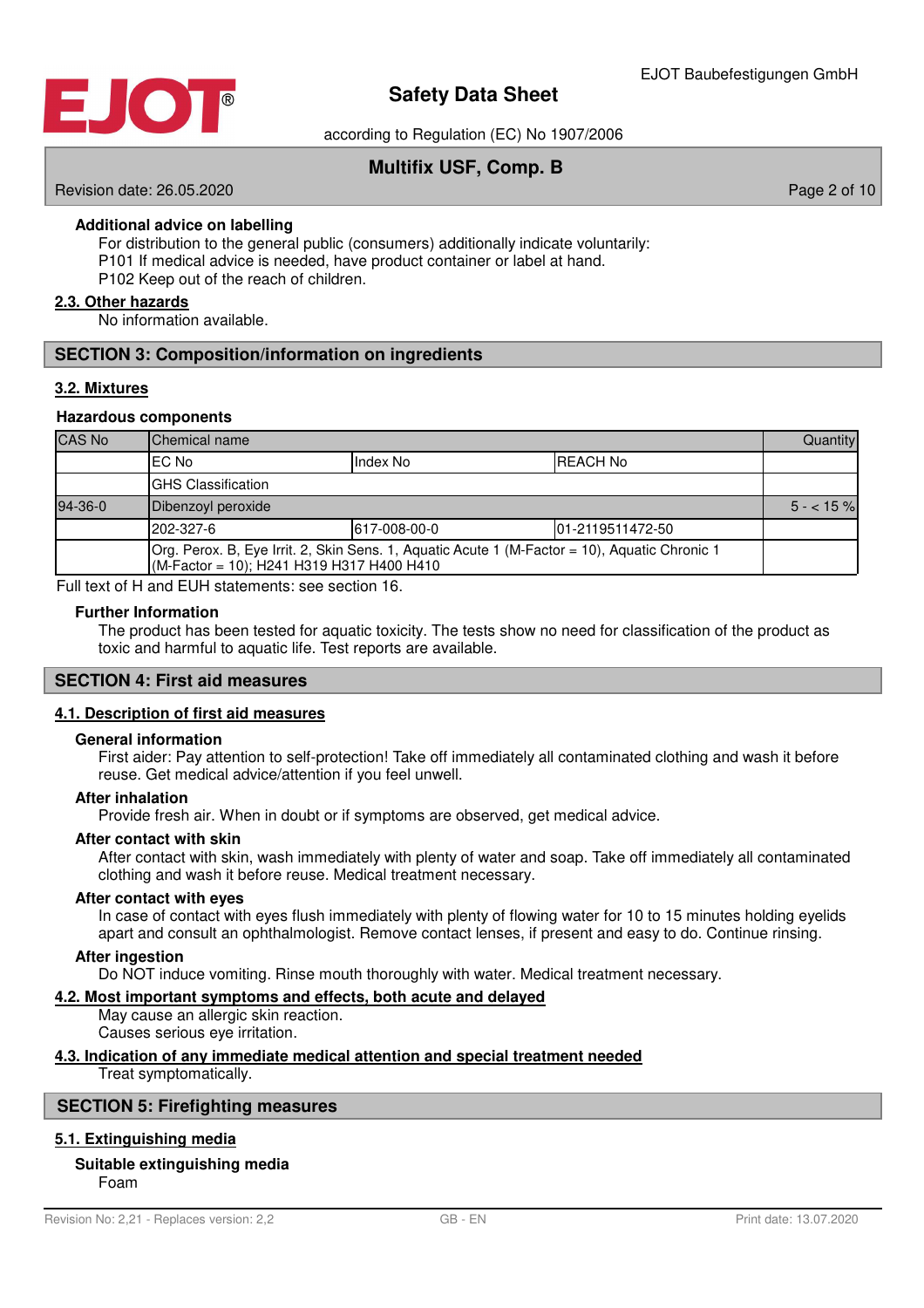

according to Regulation (EC) No 1907/2006

## **Multifix USF, Comp. B**

Revision date: 26.05.2020 **Page 3 of 10** New York 2012 12:00 Page 3 of 10

Extinguishing powder Water spray jet Carbon dioxide (CO2)

#### **Unsuitable extinguishing media**

Full water jet

#### **5 . 2 . Special hazards arising from the substance or mixture**

Pyrolysis products, toxic Carbon monoxide

#### **5 . 3 . Advice for firefighters**

In case of fire and/or explosion do not breathe fumes.

Wear a self-contained breathing apparatus and chemical protective clothing. Full protection suit

#### **Additional information**

Suppress gases/vapours/mists with water spray jet. Collect contaminated fire extinguishing water separately. Do not allow entering drains or surface water.

#### **SECTION 6: Accidental release measures**

#### **6 . 1 . Personal precautions , protective equipment and emergency procedures**

Use personal protective equipment as required. Provide adequate ventilation. Avoid contact with skin, eyes and clothes.

#### **6 . 2 . Environmental precautions**

Do not allow to enter into surface water or drains.

#### **6 . 3 . Methods and material for containment and cleaning up**

Collect spillage. Take up mechanically, placing in appropriate containers for disposal. Suitable material for taking up: Sand

Treat the recovered material as prescribed in the section on waste disposal. Retain contaminated washing water and dispose it.

#### **6 . 4 . Reference to other sections**

Safe handling: see section 7 Personal protection equipment: see section 8 Disposal: see section 13

#### **SECTION 7: Handling and storage**

#### **7 . 1 . Precautions for safe handling**

#### **Advice on safe handling**

Use only outdoors or in a well-ventilated area. Wear personal protection equipment (refer to section 8). Avoid contact with skin, eyes and clothes. When using do not eat, drink or smoke. Wash hands thoroughly after handling. Take off contaminated clothing and wash it before reuse.

#### **7 . 2 . Conditions for safe storage , including any incompatibilities**

#### **Requirements for storage rooms and vessels**

Keep container tightly closed. Store in a place accessible by authorized persons only. Keep only in the original container in a cool, well-ventilated place.

#### **Hints on joint storage**

Do not store together with: Oxidising agent, strong Do not use for products which come into contact with the food stuffs.

#### **Further information on storage conditions**

Keep container tightly closed in a cool place.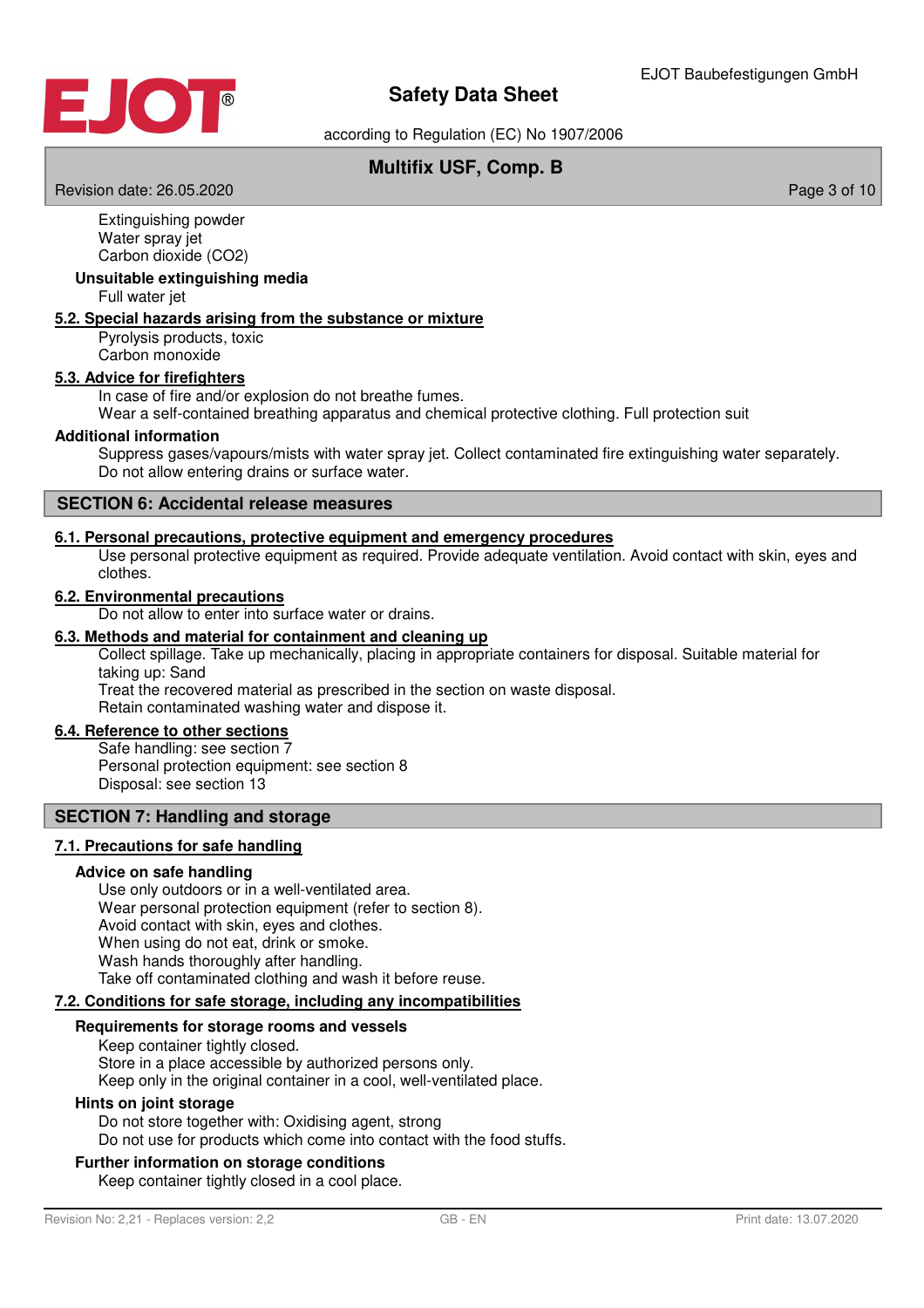

according to Regulation (EC) No 1907/2006

## **Multifix USF, Comp. B**

Revision date: 26.05.2020 **Page 4 of 10** 

storage temperature: 5 - 25°C

## **7 . 3 . Specific end use ( s )**

see section 1.2

#### **SECTION 8: Exposure controls/personal protection**

#### **8 . 1 . Control parameters**

#### **Exposure limits (EH40)**

| CAS No  | Substance          | ppm |     | $mg/m3$ fibres/ml | Category    | Origin |
|---------|--------------------|-----|-----|-------------------|-------------|--------|
| 94-36-0 | Dibenzoyl peroxide |     | וכ  |                   | TWA (8 h)   | WEL    |
| 56-81-5 | Glycerol, mist     |     | 10I |                   | TWA $(8 h)$ | WEL    |

#### **DNEL/DMEL values**

| CAS No                 | Substance                |                       |          |                      |
|------------------------|--------------------------|-----------------------|----------|----------------------|
| DNEL type              |                          | <b>Exposure route</b> | Effect   | Value                |
| 94-36-0                | Dibenzoyl peroxide       |                       |          |                      |
|                        | Consumer DNEL, long-term | loral                 | systemic | 2 mg/kg bw/day       |
| Worker DNEL, long-term |                          | dermal                | systemic | 13,3 mg/kg<br>bw/day |
| Worker DNEL, long-term |                          | linhalation           | systemic | 39 mg/m $3$          |

#### **PNEC values**

| CAS No                    | Substance          |               |
|---------------------------|--------------------|---------------|
| Environmental compartment |                    | Value         |
| 94-36-0                   | Dibenzoyl peroxide |               |
| Freshwater                |                    | 0,00002 mg/l  |
| Marine water              |                    | 0,000002 mg/l |
| Freshwater sediment       |                    | $0,013$ mg/kg |
| Marine sediment           |                    | 0,001 mg/kg   |

#### **Additional advice on limit values**

This mixture contains quartz filler which is firmly bound in the pasty component, and thus not freely available during use, so that a risk of dust inhalation is excluded. Exposure limit values for respirable dusts are not relevant for this product.

#### **8 . 2 . Exposure controls**





#### **Appropriate engineering controls**

Provide adequate ventilation. If local exhaust ventilation is not possible or not sufficient, the entire working area must be ventilated by technical means.

#### **Protective and hygiene measures**

Take off contaminated clothing and wash it before reuse. Draw up and observe skin protection programme. Wash hands thoroughly after handling. When using do not eat or drink.

#### **Eye/face protection**

Wear eye protection/face protection. Wear safety glasses.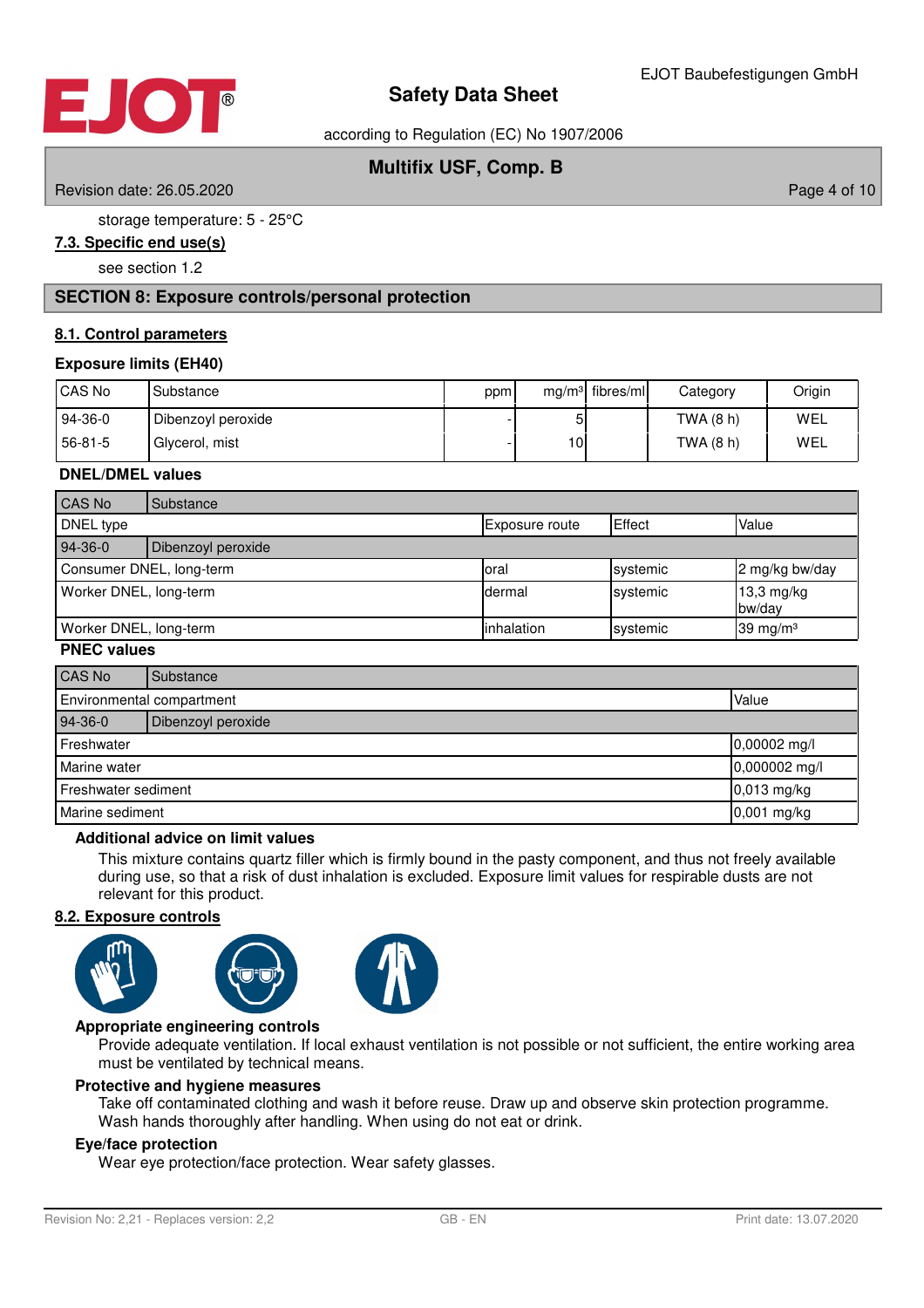

according to Regulation (EC) No 1907/2006

## **Multifix USF, Comp. B**

Revision date: 26.05.2020 **Page 5 of 10** No. 2020 **Page 5 of 10** No. 2020 **Page 5 of 10** 

#### **Hand protection**

Disposable gloves Recommended material: NBR (Nitrile rubber) Breakthrough time: > 480 min Thickness of the glove material:  $> 0.2$  mm DIN-/EN-Norms: EN 374

When handling with chemical substances, protective gloves must be worn with the CE-label including the four control digits. For special purposes, it is recommended to check the resistance to chemicals of the protective gloves mentioned above together with the supplier of these gloves.

#### **Skin protection**

Wear suitable protective clothing.

#### **Respiratory protection**

In case of inadequate ventilation wear respiratory protection. Respiratory protection with combination filter A1P2 (organic gases/vapors and particles) recommended.

#### **SECTION 9: Physical and chemical properties**

#### **9 . 1 . Information on basic physical and chemical properties**

| Physical state:<br>Colour:<br>Odour:                                                                      | Paste<br>black<br>characteristic                                                                       |
|-----------------------------------------------------------------------------------------------------------|--------------------------------------------------------------------------------------------------------|
| pH-Value:                                                                                                 | not applicable                                                                                         |
| Changes in the physical state                                                                             |                                                                                                        |
| Melting point:                                                                                            | not determined                                                                                         |
| Initial boiling point and boiling range:                                                                  | not determined                                                                                         |
| Flash point:                                                                                              | not applicable                                                                                         |
| <b>Flammability</b>                                                                                       |                                                                                                        |
| Solid:                                                                                                    | not determined                                                                                         |
| Gas:                                                                                                      | not applicable                                                                                         |
| Lower explosion limits:                                                                                   | not determined                                                                                         |
| Upper explosion limits:                                                                                   | not determined                                                                                         |
| <b>Auto-ignition temperature</b>                                                                          |                                                                                                        |
| Solid:                                                                                                    | not determined                                                                                         |
| Gas:                                                                                                      | not applicable                                                                                         |
| Decomposition temperature:                                                                                | not determined                                                                                         |
| <b>Oxidizing properties</b><br>Not oxidising.<br>Available oxygen content $(\%)<1\%$<br>no classification |                                                                                                        |
| Vapour pressure:                                                                                          | not determined                                                                                         |
|                                                                                                           |                                                                                                        |
| Density (at 20 °C):                                                                                       | 1,59 $g/cm3$                                                                                           |
| Water solubility:                                                                                         | The study does not need to be conducted<br>because the substance is known to be<br>insoluble in water. |
| Solubility in other solvents<br>not determined                                                            |                                                                                                        |
| Partition coefficient:                                                                                    | not determined                                                                                         |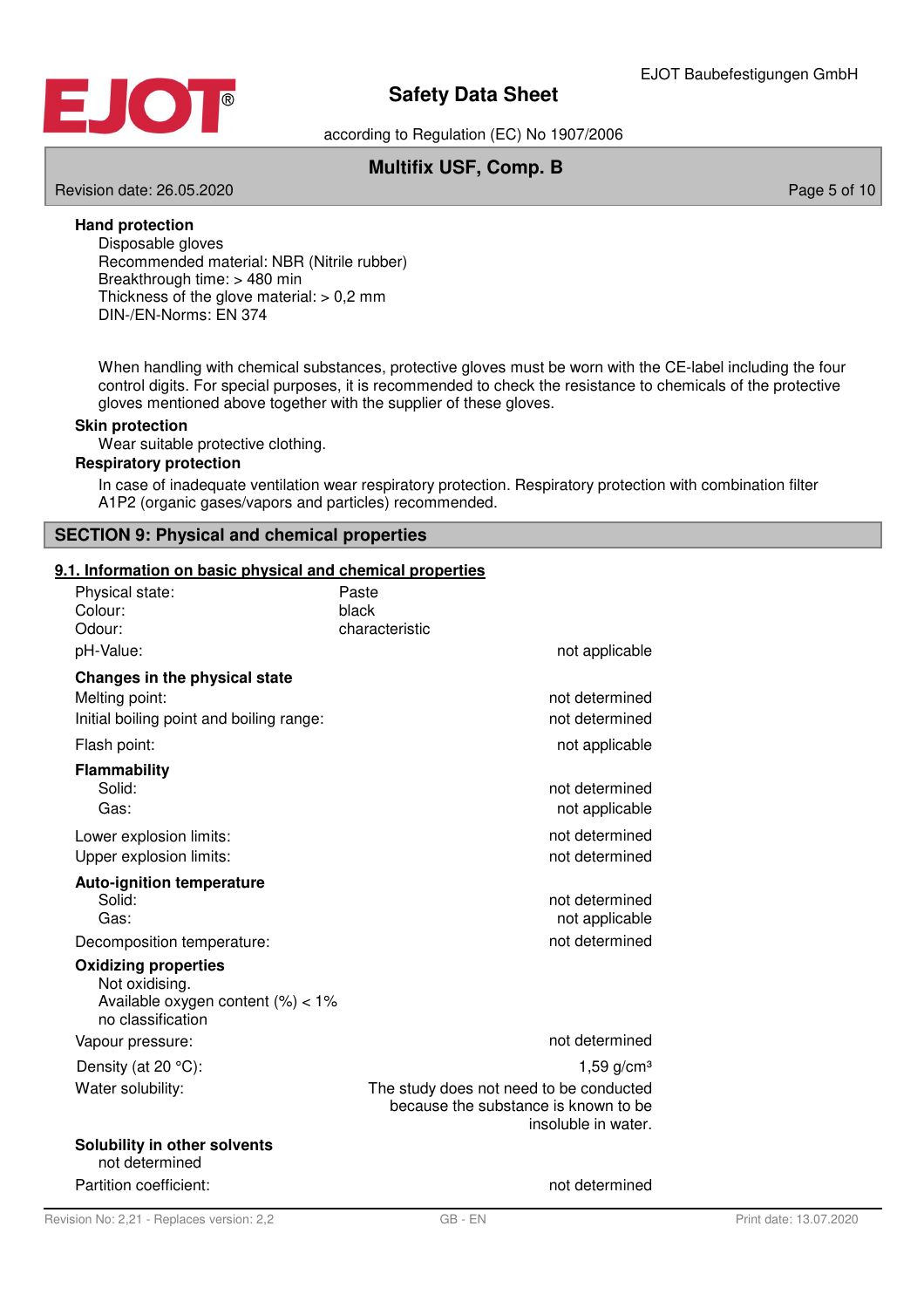

according to Regulation (EC) No 1907/2006

## **Multifix USF, Comp. B**

Revision date: 26.05.2020 **Page 6 of 10** November 2012 12:00 Page 6 of 10

| Vapour density:      | not determined |
|----------------------|----------------|
| Evaporation rate:    | not determined |
| 2. Other information |                |
| Solid content:       | not determined |

### **SECTION 10: Stability and reactivity**

#### **10 . 1 . Reactivity**

**9.2.** 

see section 10.3

#### **10 . 2 . Chemical stability**

The product is stable under storage at normal ambient temperatures.

#### **10 . 3 . Possibility of hazardous reactions**

Violent reaction with: Oxidising agent

#### **10 . 4 . Conditions to avoid**

see section 7.2

**10 . 5 . Incompatible materials**

Oxidising agent, strong

#### **10 . 6 . Hazardous decomposition products**

Benzoic acid Benzene Biphenyl

#### **SECTION 11: Toxicological information**

### **11 . 1 . Information on toxicological effects**

#### **Acute toxicity**

Based on available data, the classification criteria are not met.

| <b>CAS No</b> | Chemical name         |               |        |         |        |        |
|---------------|-----------------------|---------------|--------|---------|--------|--------|
|               | <b>Exposure route</b> | <b>Dose</b>   |        | Species | Source | Method |
| 94-36-0       | Dibenzoyl peroxide    |               |        |         |        |        |
|               | loral                 | LD50<br>mg/kg | > 5000 | Rat     |        |        |

#### **Irritation and corrosivity**

Causes serious eye irritation.

Skin corrosion/irritation: Based on available data, the classification criteria are not met.

#### **Sensitising effects**

May cause an allergic skin reaction. (Dibenzoyl peroxide)

#### **Carcinogenic/mutagenic/toxic effects for reproduction**

Based on available data, the classification criteria are not met.

#### **STOT-single exposure**

Based on available data, the classification criteria are not met.

#### **STOT-repeated exposure**

Based on available data, the classification criteria are not met.

#### **Aspiration hazard**

Based on available data, the classification criteria are not met.

#### **Further information**

The mixture is classified as hazardous according to regulation (EC) No 1272/2008 [CLP].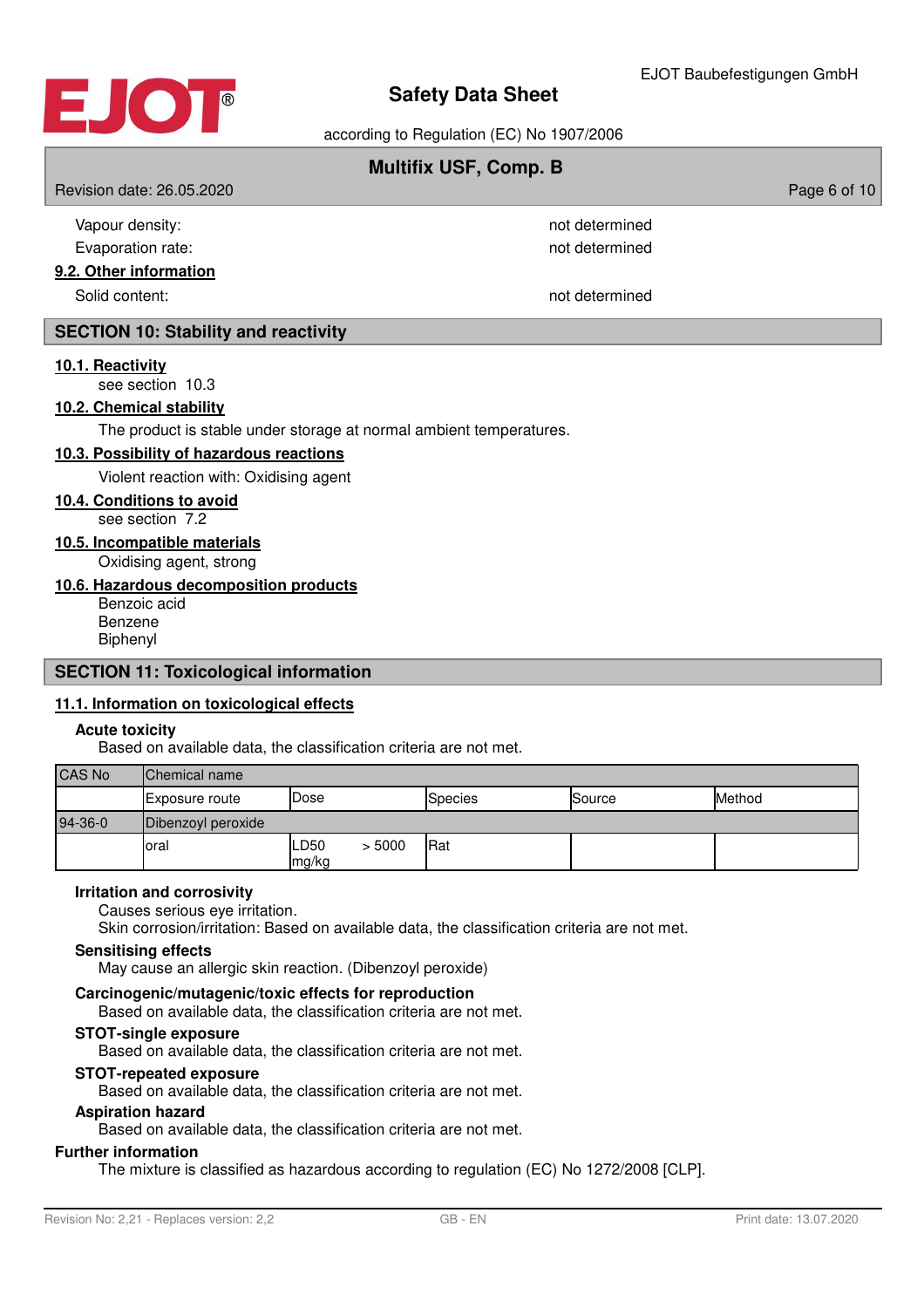

according to Regulation (EC) No 1907/2006

## **Multifix USF, Comp. B**

Revision date: 26.05.2020 **Page 7 of 10** New York 2012 12:00 Page 7 of 10

#### **SECTION 12: Ecological information**

#### **12 . 1 . Toxicity**

The product is not: Ecotoxic.

OECD 201 (Desmodesmus subspicatus )  $IC10: (0 - 72 h) = 30 mg/l$  $IC50: (0 - 72 h) = 150 mg/l$ 

OECD 202 (Daphnia magna) EC0/NOEC  $(48h) = 100$  mg/l<br>EC50  $(48h) = 500$  mg/ EC50  $(48h) = 500 \text{ mg/l}$ <br>EC100  $(48h) = 500 \text{ mg}$  $(48h) = >>500$  mg/l

OECD 203 (Danio rerio) LC0/NOEC : 250 mg/l  $LC50$  :  $> 500$  mg/l LC100 : >> 500 mg/l

| <b>CAS No</b> | Chemical name                 |                     |                     |      |                                            |                     |        |
|---------------|-------------------------------|---------------------|---------------------|------|--------------------------------------------|---------------------|--------|
|               | Aquatic toxicity              | Dose                |                     |      | [h]   [d] Species                          | Source              | Method |
| $94-36-0$     | Dibenzoyl peroxide            |                     |                     |      |                                            |                     |        |
|               | Acute fish toxicity           | <b>LC50</b><br>mg/l | 0.0602              |      | 96 hOncorhynchus mykiss<br>(Rainbow trout) | OECD <sub>203</sub> |        |
|               | Acute algae toxicity          | ErC50<br>mg/l       | 0.0711              |      | 72 h Pseudokirchneriella<br>subcapitata    | <b>IOECD 201</b>    |        |
|               | Acute crustacea toxicity EC50 |                     | $0,11 \text{ mg/l}$ |      | 48 h Daphnia magna (Big<br>water flea)     | OECD <sub>202</sub> |        |
|               | Algae toxicity                | <b>NOEC</b><br>mg/l | 0,02                |      | 3 dlPseudokirchneriella<br>subcapitata     | <b>IOECD 201</b>    |        |
|               | Crustacea toxicity            | <b>NOEC</b><br>mg/l | 0,001               |      | 21 d Daphnia magna (Big<br>water flea)     | OECD <sub>211</sub> |        |
|               | Acute bacteria toxicity       | $(35 \text{ mg/l})$ |                     | 0,5h |                                            | OECD <sub>209</sub> |        |

#### **12 . 2 . Persistence and degradability**

The product has not been tested.

| <b>CAS No</b> | <b>Chemical name</b>                                |       |    |        |
|---------------|-----------------------------------------------------|-------|----|--------|
|               | Method                                              | Value |    | Source |
|               | Evaluation                                          |       |    |        |
| 94-36-0       | Dibenzoyl peroxide                                  |       |    |        |
|               | OECD 301D                                           | 71%   | 28 |        |
|               | Readily biodegradable (according to OECD criteria). |       |    |        |

#### **12 . 3 . Bioaccumulative potential**

The product has not been tested.

## **Partition coefficient n-octanol/water**

| CAS No  | name<br>lChemical          | Log<br>Pow |
|---------|----------------------------|------------|
| 94-36-0 | .<br>peroxide<br>Dibenzoyl | ے, ب       |

#### **12 . 4 . Mobility in soil**

The product has not been tested.

#### **12 . 5 . Results of PBT and vPvB assessment**

The product has not been tested.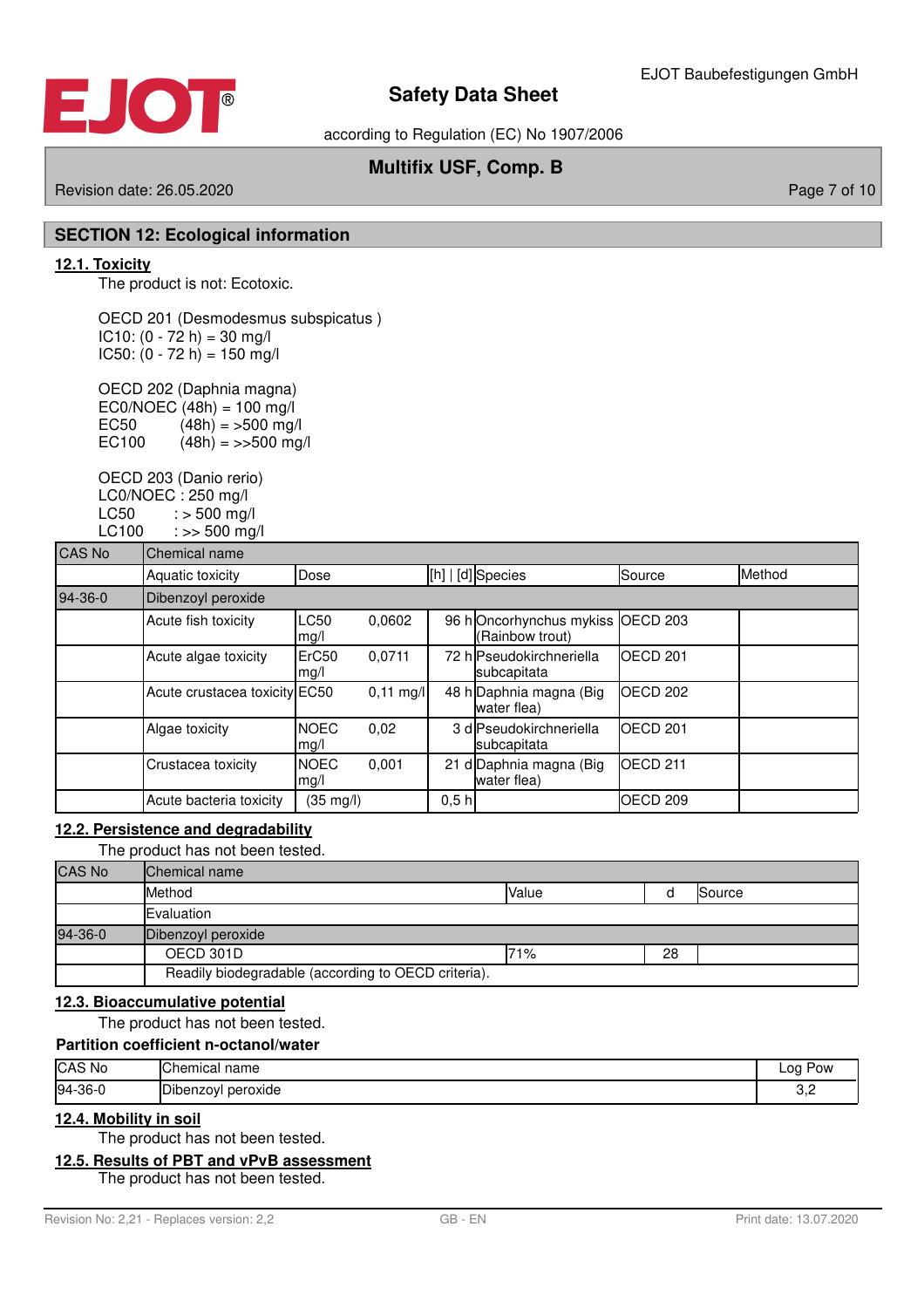

according to Regulation (EC) No 1907/2006

## **Multifix USF, Comp. B**

Revision date: 26.05.2020 **Page 8 of 10** 

#### **12 . 6 . Other adverse effects**

No information available.

### **Further information**

Do not allow to enter into surface water or drains. Do not allow to enter into soil/subsoil.

#### **SECTION 13: Disposal considerations**

#### **13 . 1 . Waste treatment methods**

#### **Disposal recommendations**

Subsequent waste code numbers of the European Waste Catalogue are considered as recommendations. Dispose of waste according to applicable legislation. Do not allow to enter into surface water or drains. Do not allow to enter into soil/subsoil.

#### **List of Wastes Code - residues/unused products**

080409 WASTES FROM THE MANUFACTURE, FORMULATION, SUPPLY AND USE (MFSU) OF COATINGS (PAINTS, VARNISHES AND VITREOUS ENAMELS), ADHESIVES, SEALANTS AND PRINTING INKS; wastes from MFSU of adhesives and sealants (including waterproofing products); waste adhesives and sealants containing organic solvents or other hazardous substances; hazardous waste

#### **List of Wastes Code - used product**

WASTES FROM THE MANUFACTURE, FORMULATION, SUPPLY AND USE (MFSU) OF COATINGS (PAINTS, VARNISHES AND VITREOUS ENAMELS), ADHESIVES, SEALANTS AND PRINTING INKS; wastes from MFSU of adhesives and sealants (including waterproofing products); waste adhesives and sealants containing organic solvents or other hazardous substances; hazardous waste 080409

#### **List of Wastes Code - contaminated packaging**

WASTE PACKAGING; ABSORBENTS, WIPING CLOTHS, FILTER MATERIALS AND PROTECTIVE CLOTHING NOT OTHERWISE SPECIFIED; packaging (including separately collected municipal packaging waste); packaging containing residues of or contaminated by hazardous substances; hazardous waste 150110

#### **SECTION 14: Transport information**

#### **Land transport (ADR/RID)**

**14.1. UN number:** No dangerous good in sense of this transport regulation. **14.2. UN proper shipping name:** No dangerous good in sense of this transport regulation. **14.3. Transport hazard class (es):** No dangerous good in sense of this transport regulation. **14.4. Packing group:** No dangerous good in sense of this transport regulation.

#### **Inland waterways transport (ADN)**

**Marine transport (IMDG)**

- 
- 
- 

**14.1. UN number:** No dangerous good in sense of this transport regulation. **14.2. UN proper shipping name:** No dangerous good in sense of this transport regulation. **14.3. Transport hazard class (es):** No dangerous good in sense of this transport regulation. **14.4. Packing group:** No dangerous good in sense of this transport regulation.

**14.1. UN number:** No dangerous good in sense of this transport regulation. **14.2. UN proper shipping name:** No dangerous good in sense of this transport regulation. **14.3. Transport hazard class (es):** No dangerous good in sense of this transport regulation. **14.4. Packing group:** No dangerous good in sense of this transport regulation.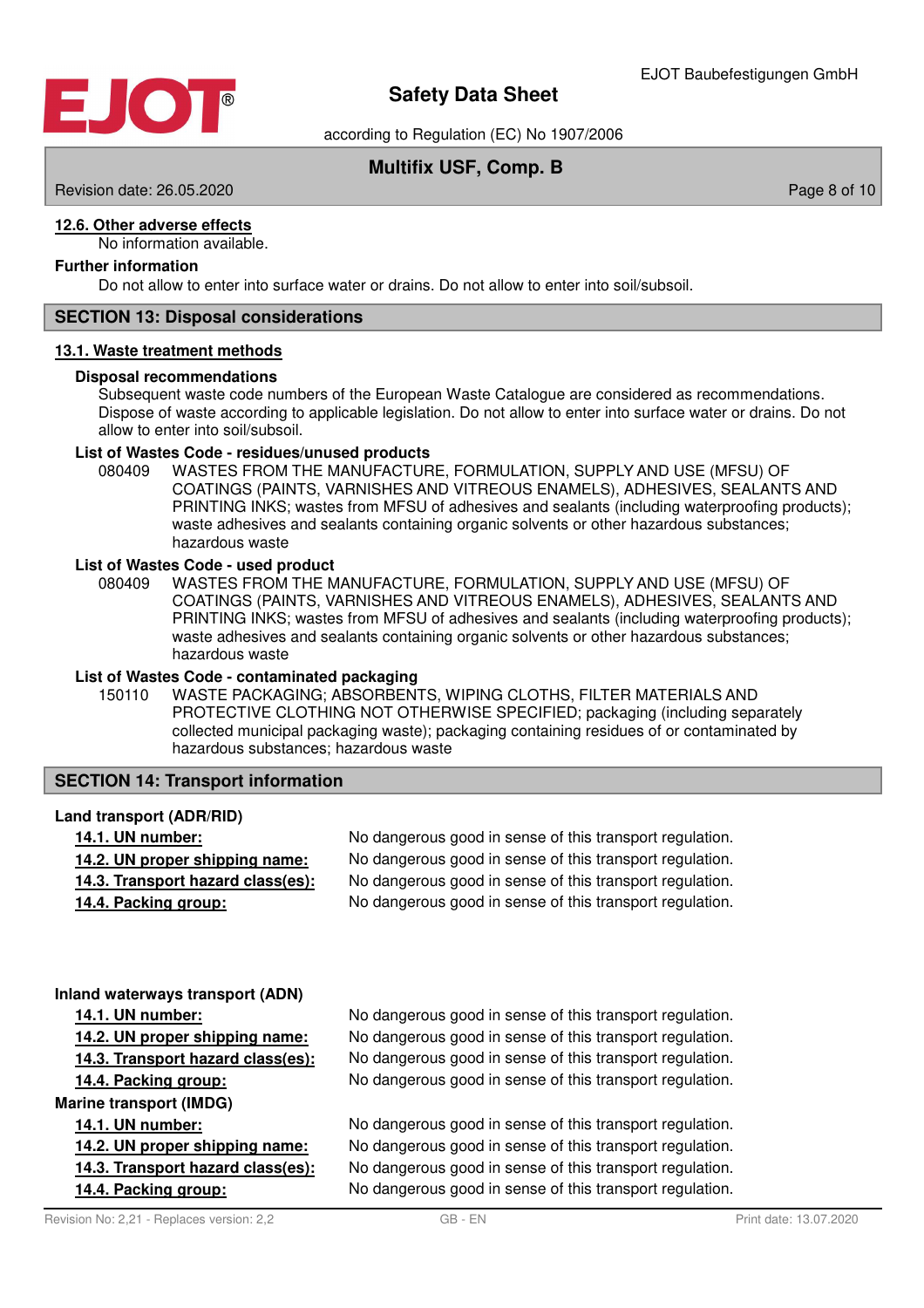

according to Regulation (EC) No 1907/2006

## **Multifix USF, Comp. B**

Revision date: 26.05.2020 **Page 9 of 10** New York 2010 12:00 Page 9 of 10

#### **Air transport (ICAO-TI/IATA-DGR)**

**14.1. UN number:** No dangerous good in sense of this transport regulation. **14.2. UN proper shipping name:** No dangerous good in sense of this transport regulation. **14.3. Transport hazard class (es):** No dangerous good in sense of this transport regulation. **14.4. Packing group:** No dangerous good in sense of this transport regulation.

#### **14 . 5 . Environmental hazards**

ENVIRONMENTALLY HAZARDOUS: no

#### **14 . 6 . Special precautions for user**

No information available.

#### **14 . 7 . Transport in bulk according to Annex II of Marpol and the IBC Code**

not applicable

#### **SECTION 15: Regulatory information**

#### **15 . 1 . Safety , health and environmental regulations / legislation specific for the substance or mixture**

#### **EU regulatory information**

Information according to 2012/18/EU Not subject to 2012/18/EU (SEVESO III) (SEVESO III):

#### **Additional information**

VOC content: 4,3 % (DIN EN ISO 11890-2)

#### To follow: 850/2004/EC , 79/117/EEC , 689/2008/EC

#### **National regulatory information**

| Employment restrictions:       | Observe restrictions to employment for juveniles according to the 'juvenile<br>work protection guideline' (94/33/EC). |
|--------------------------------|-----------------------------------------------------------------------------------------------------------------------|
| Water hazard class (D):        | 1 - slightly hazardous to water                                                                                       |
| Skin resorption/Sensitization: | Causes allergic hypersensitivity reactions.                                                                           |

## **SECTION 16: Other information**

#### **Changes**

This data sheet contains changes from the previous version in section(s): 3,8.

#### **Abbreviations and acronyms**

ADN: Accord européen relativ au transport international des marchandises Dangereuses par voie de **Navigation** 

(European Agreement concerning the International Carriage of Dangerous Goods by Inland Waterways) ADR: Accord européen sur le transport des marchandises dangereuses par route (European Agreement concerning the International Carriage of Dangerous Goods by Road)

CAS: Chemical Abstracts Service

CLP: Classification, Labeling and Packaging

DMEL: Derived Minimal Effect level

DNEL: Derived No Effect Level

EC50: Effective concentration, 50%

IATA: International Air Transport Association IATA-DGR: Dangerous Goods Regulations (DRG) for the air transport (IATA)

ICAO: International Civil Aviation Organization

IC50: Inhibitory concentration, 50%

IMDG: International Maritime Code for Dangerous Goods

- LC50: Lethal concentration, 50%
- LD50: Lethal dose, 50%

NOEC: No Observed Effect Concentration